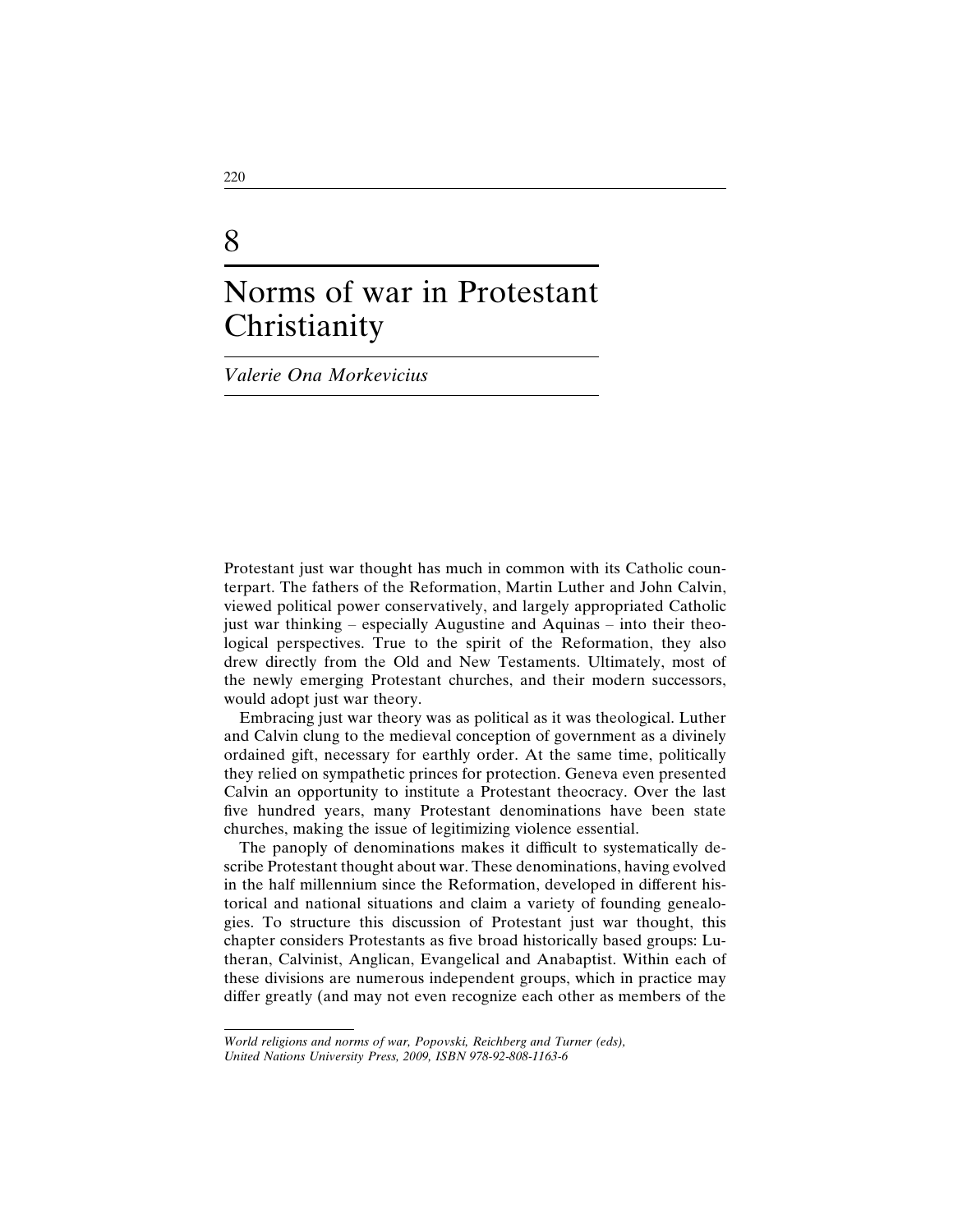same family of denominations!). The first three – Lutherans, Calvinists and Anglicans, and their daughter churches – have often been state churches, or at least dominant social forces. These three Protestant families generally uphold just war theory, largely as it was inherited from the Catholic tradition. Evangelicals, a very loose grouping of denominations and sects, locate their historical roots in one or more of the first three traditions. Their beliefs about war are as highly varied as their origins. Anabaptists, with a few notable exceptions, encompass the ''Peace Churches'', which uphold pacifism.

This chapter examines three variants of Protestant thinking about war: the just war tradition, pacifism and crusading. The just war tradition receives the most attention – arguably, those claiming it have been the most dominant denominations, in political, social and demographic terms.

## The Protestant just war tradition

The Lutheran, Calvinist and Anglican traditions, and many of their successors, uphold traditional just war theory, inherited from their Catholic predecessors. Several denominations within these three traditions have explicitly declared it to be part of Church doctrine.<sup>1</sup>

This section explores the most influential thinkers from these just war traditions, starting with Luther and Calvin in the sixteenth century, before considering the contributions of Grotius and Pufendorf in the seventeenth century and Tillich, Barth, Niebuhr and Ramsey in the twentieth. By focusing on these thinkers as individuals, rather than attempting to construct a systematic historical narrative, I follow Jean Bethke Elshtain's lead, treating the just war discourse ''as an authoritative tradition dotted with its own sacred texts, offering a canonical alternative to realism as received truth".<sup>2</sup>

## The foundations of Protestant just war thought

Martin Luther (1483–1546) was the most prominent reformer of his time, and had considerable influence on Protestantism. He was born in Saxony, and his father was prosperous enough to send him to university, to study law.<sup>3</sup> In 1505, however, after nearly being struck by lightening, Luther rather suddenly entered an Augustinian monastery. His Ninety-Five Theses, publicly calling for major reforms in the Catholic Church, appeared in 1517.

The rampant political instability in the Germany of his day clearly leaves Luther longing for peace and order. He likens a prince who engages in a just war to a surgeon who amputates a diseased limb, sacrificing some for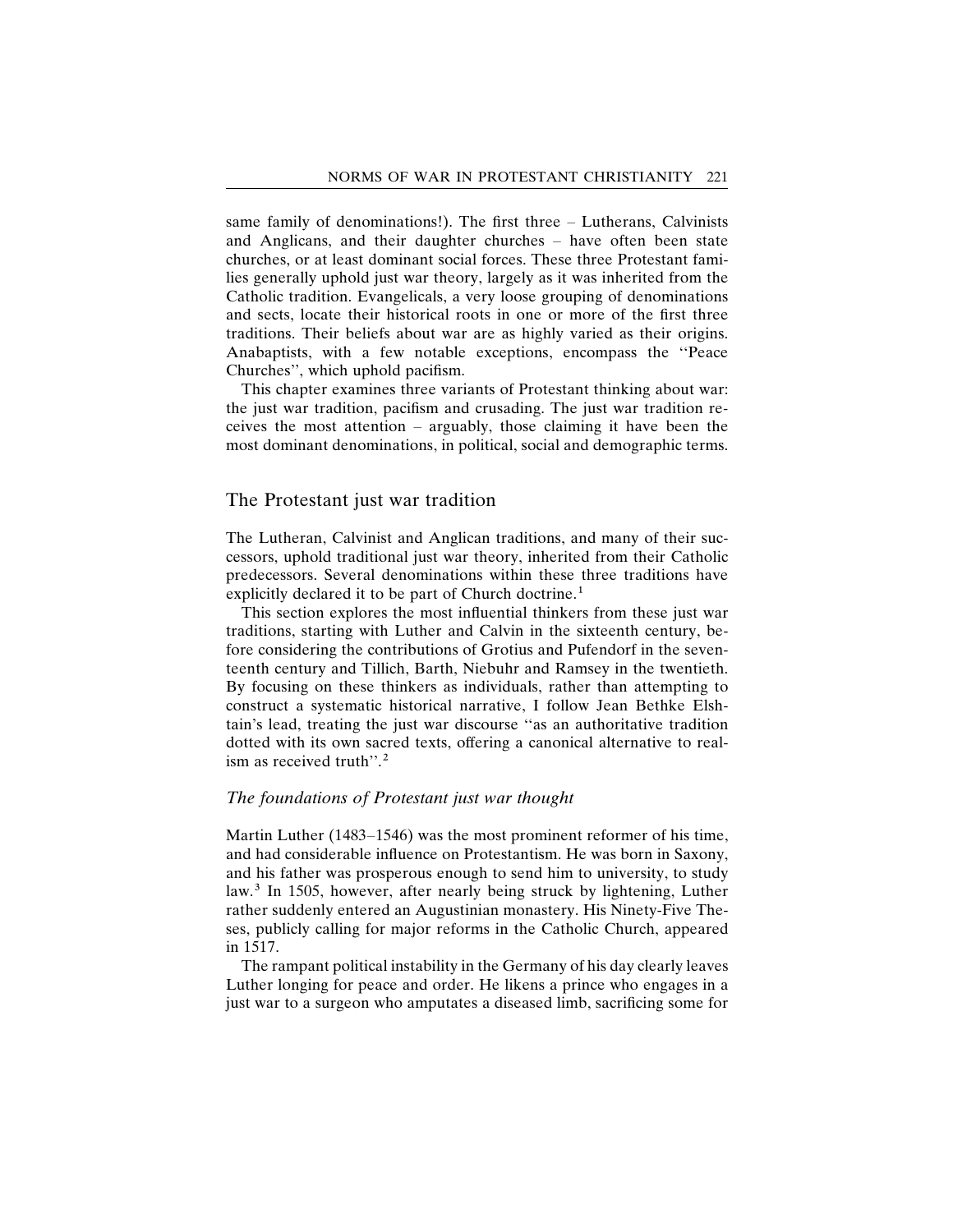the common good. If princes could not use force, ''everything in the world would be ruined ... Therefore, such a war is only a very brief lack of peace that prevents an everlasting and immeasurable lack of peace.''4 The starting point for Luther's just war theory, as it had been for Aquinas, is therefore the question of just authority.<sup>5</sup>

Luther condemns rebellion in favour of submission to state power – even when unjustly exercised. Rebellion is intolerable, violating both Christian and natural law. On the eve of the 1525 Peasants' War, Luther implores the princes to consider the peasants' demands and to defuse their anger by rendering justice. He warns that the war's outcome is unpredictable: ''Do not start a fight with them, for you do not know how it will end."<sup>6</sup> Yet despite sympathy for their cause, Luther warns the peasants against armed rebellion. Citing Paul, he reminds them of their duty to submit to authority.<sup>7</sup> Although they are suffering gross injustices, the peasants as Christians are obliged ''not to strive against injustice, not to grasp the sword  $\dots$  but to give up life and property".<sup>8</sup> After all, "a wicked tyrant is more tolerable than a bad war".<sup>9</sup> Rebellion, like "a great fire ... attacks and devastates a whole land ... it makes widows and orphans, and turns everything upside down, like the worst disaster''.10 A rebel is worse than a simple murderer, for he ''attacks the head himself and interferes with the exercise of his word and his office".<sup>11</sup> Although punishment of a murderer may be left up to the prince, any good citizen can – and should – capture and punish a rebel to preserve public order.

Luther's definition of rebellion is quite specific. The Diet of Augsburg proclaimed in 1530 that all Reformation heresy should be removed from the empire. In this case, Luther counsels Protestants that self-defence is not rebellion, and urges soldiers not to obey the emperor if he orders them to suppress the movement forcibly.<sup>12</sup> So long as the Protestants did not first use violence, physical defence against the temporal authorities' intervention should not be counted as rebellion. The reasoning stems from Luther's belief that the ''two kingdoms'' were separate: the princes were overstepping their temporal authority by interfering in spiritual matters. Heresy could not be a legitimate cause for war.

Luther's principle of just authority applies equally to war and peace. Political leaders are granted their positions by God, and the right to use force to maintain order is not limited to Christians: ''even a heathen ruler has the right and the authority to punish."<sup>13</sup> Punishment of tyrants should be left in God's hands.<sup>14</sup> In the case of the Peasants' Rebellion, Luther reminds the princes that they are God's servants, and that, if they fail to fulfil their duties by ''punishing some and protecting others'', they will themselves become ''guilty of all the murder and evil these people commit''.15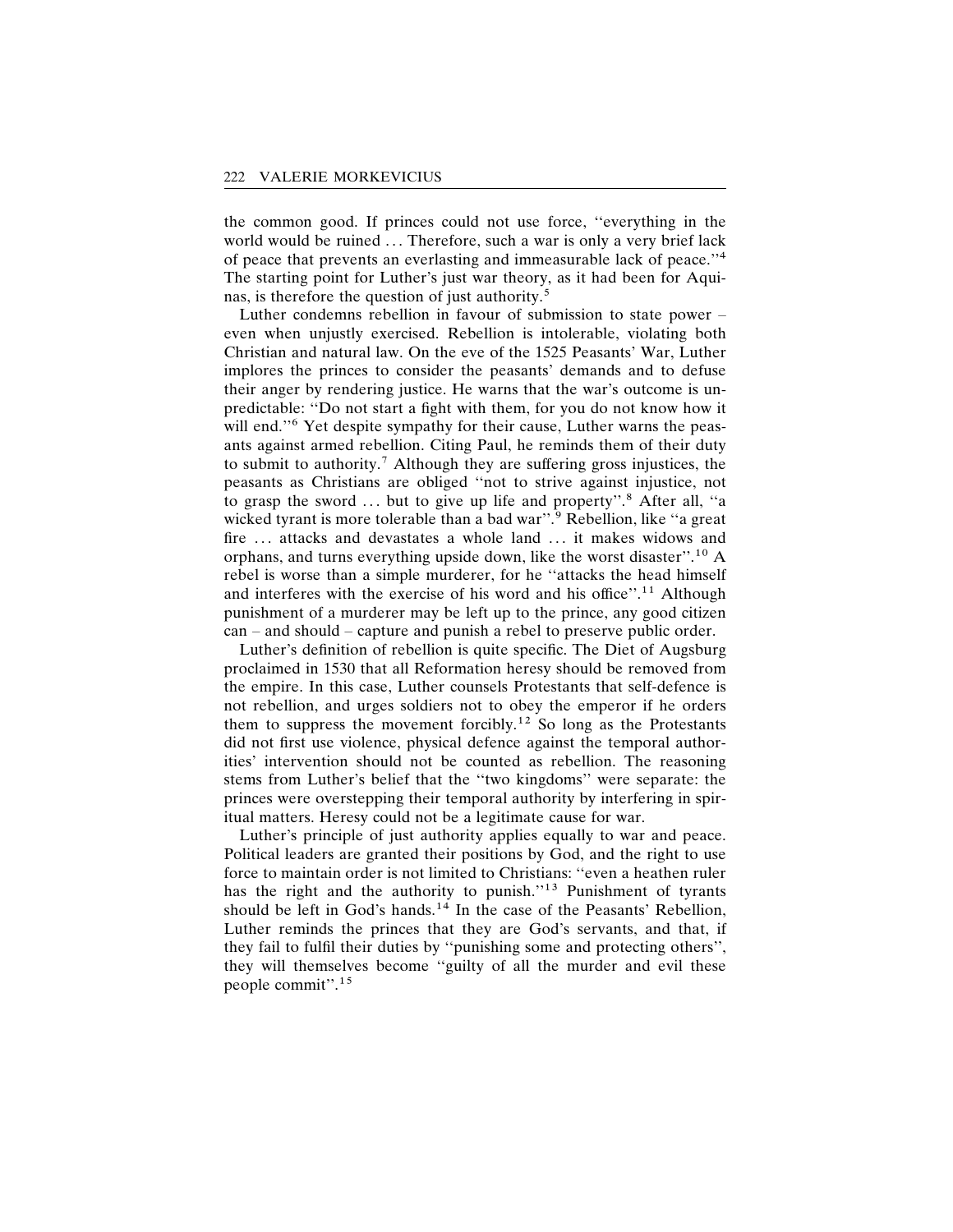Luther's theology does not permit crusading. The issue here is also just authority. The spiritual powers are not to intervene in secular affairs, and vice versa. After the defeat of King Louis II of Hungary by the Turks in 1526, Europeans discussed the appropriate response. Luther felt that a war of self-defence against the Turks was not only justified but required by duty. However, he objected to the idea that the war's cause should be considered religious and that the war's aim should include eliminating Islam. Luther saw the war as God's punishment for Christendom's impiety, so military action had to be seen as a ''secular struggle, not a religious crusade''.16 Furthermore, Luther strongly protested against calling the European army ''Christian'', for to do so would dishonour Christ's name, not only by associating it with violence but also because ''there are scarcely five Christians in such an army, and perhaps there are worse people in the eyes of God in that army than are the Turks''.17 Additionally, it was wrong in Luther's eyes to make a temporal leader the defender of the gospel or the head of Christendom. Ultimately, the Turk should be allowed to ''believe and live as he will'', for, ''if the emperor were supposed to destroy the unbelievers and non-Christians, he would have to begin with the pope, bishops, and clergy, and perhaps not spare us or himself''.18

Luther's careful reading of the Scripture made him keenly aware of the tension between just war theory's conditional tolerance of violence and the Gospel's apparent pacifism. He therefore stresses personal nonviolence even while permitting the state to use violence to uphold order. In Luther's work, just war theory can be understood only in light of the ''two kingdoms theory''. This Augustinian idea holds that Christians simultaneously inhabit two realms: one spiritual and perfect, the other earthly and inherently sinful. Luther shares Augustine's view that our world is by nature corrupted, and thus the ''coercive and violent'' functions of the state are needed to protect the innocent.19

Rather than equating the ideal world with the end time, Luther imagined it as present in the private Christian life. Of course, as Luther constantly reminds his readers, the number of ''true'' Christians is very small indeed; thus, temporal authority is needed to preserve earthly peace.<sup>20</sup> Luther's politics is thus very realistic: ''Certainly it is true that Christians ... are subject neither to law nor sword, and have need of neither. But take heed and first fill the world with real Christians before you attempt to rule it in a Christian ... manner."<sup>21</sup>

Applying the two kingdoms theory, Luther argues that it is possible to bear the sword over non-Christians ''in a Christian manner'', for the sake of justice and order.<sup>22</sup> Luther explains: "the Scripture passages which speak of mercy apply to the kingdom of God and to Christians, not to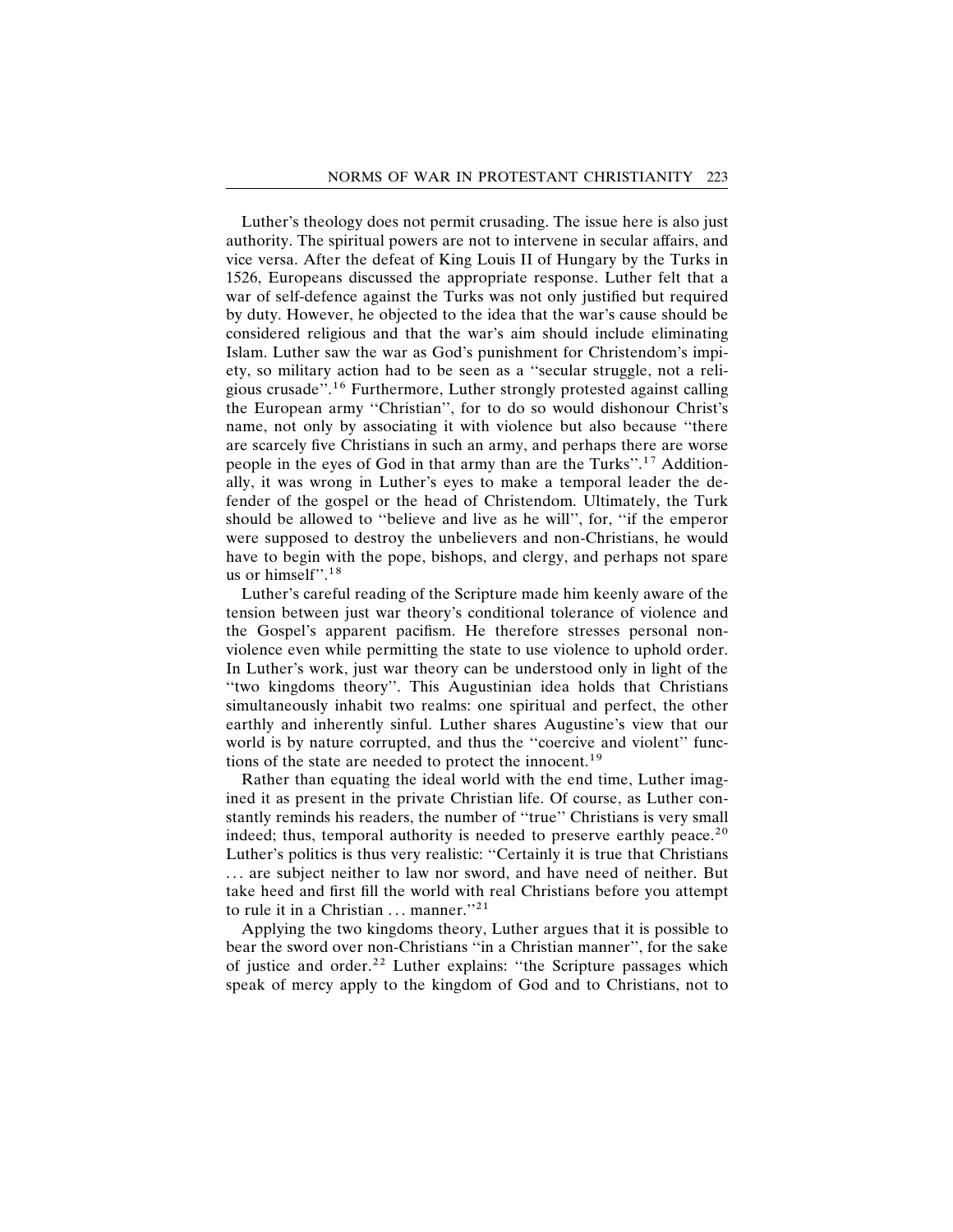the kingdom of the world.''23 Although the ''severity and the wrath of the world's kingdom seems unmerciful'', it is actually ''not the least of God's mercies'', since it ensures justice for the innocent.<sup>24</sup> So, although ''no Christian shall wield or invoke the sword for himself and his case, on behalf of another . . . he may and should wield it . . . to restrain wickedness and to defend godliness''.25

Following Augustine, Luther distinguishes between the occupation of soldiering and the individual soldier. The soldier's work (or the judge's or hangman's) is in itself necessary, even ''right and godly'', but whether or not the soldier is a good man depends on him alone.26 Luther's justification of the soldier's profession relies on his own interpretation of the New Testament. As neither Jesus nor John the Baptist explicitly forbade soldiering, it must be ''certain and clear enough that it is God's will that the temporal sword and law be used for the punishment of the wicked and the protection of the upright".<sup>27</sup> Luther also highlights several New Testament incidents where the apostles had opportunities to forbid Christians from being soldiers, yet did not: John confirmed the soldiers' calling, telling them to be content with their wages, and Peter converted the centurion Cornelius, without telling him to abandon his profession.<sup>28</sup>

If temporal authority is a necessity – even a positive good – and if the military profession has not been condemned in the New Testament, then logically war itself must be justifiable. Luther cites Romans and I Peter to argue that ''the very fact that the sword has been instituted by God to punish evil, protect the good, and preserve peace . . . is powerful and sufficient proof that war and killing along with all the things that accompany wartime and martial law have been instituted by God".<sup>29</sup>

Implicitly, Luther limits just cause to state defence. War itself represents ''the punishment of wrong and evil'' for the sake of ''peace and obedience''.30 Whoever starts a war is wrong, as is anyone who looks for cause to fight. $31$  Princes are not to fight their feudal superiors, even if they have been wronged.<sup>32</sup> But they may defensively fight against equals, inferiors and foreign governments.

War should always be the last resort. Pointing to Mosaic law, Luther insists that the Christian prince should first offer the antagonist ''justice and peace", before resorting to violence.<sup>33</sup> Therefore war must be fought only when an enemy ''attacks and starts the war, and refuses to cooperate in settling the matter according to law or through arbitration and common agreement''.34

Luther is not as interested in just means. If the cause is just, then the necessary means are justifiable. In a just war of self-defence, ''it is both Christian and an act of love to kill the enemy without hesitation, to plunder and burn and injure him by every method of warfare until he is con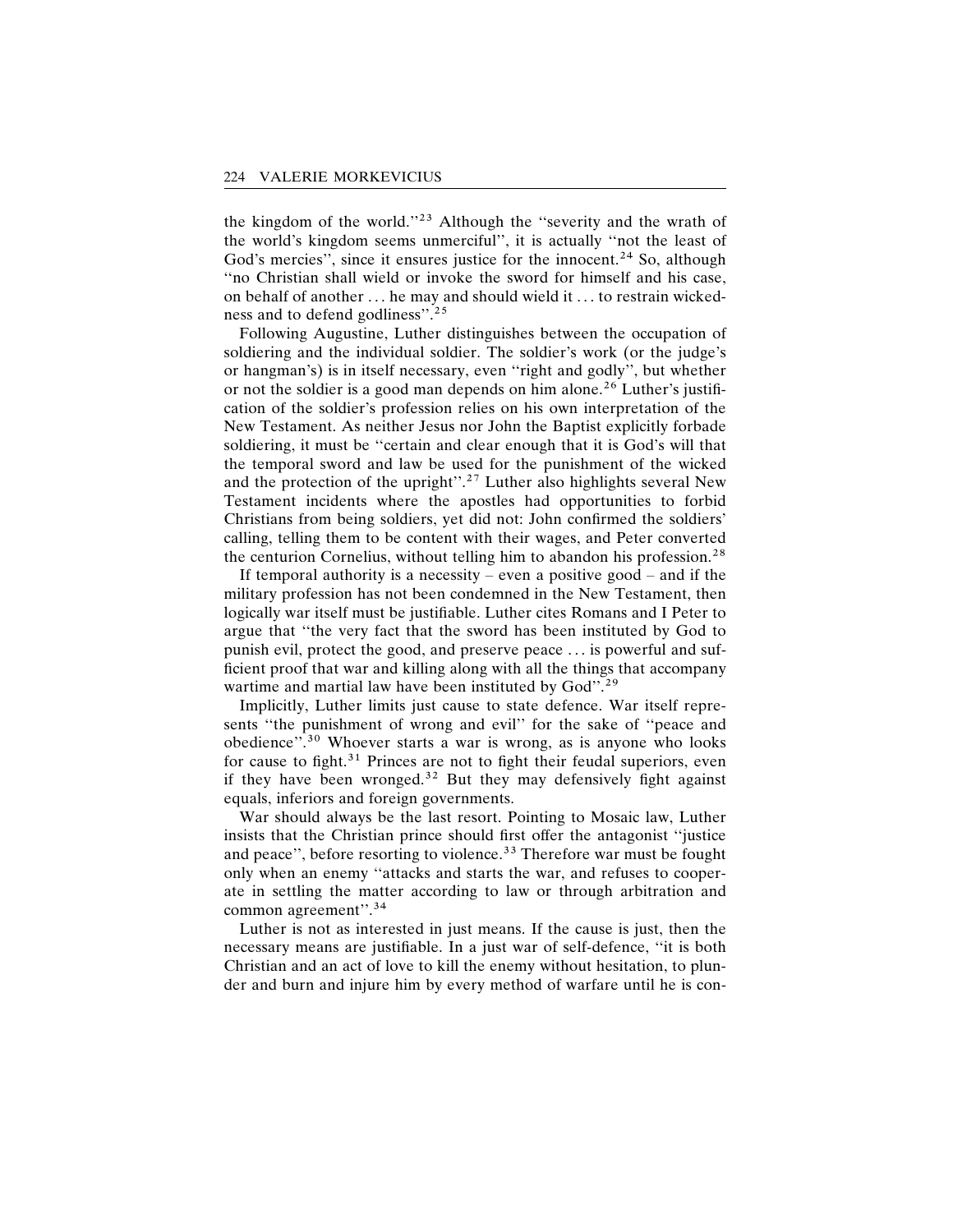quered".<sup>35</sup> The language Luther uses to exhort the nobles to suppress the Peasants' Rebellion reveals nearly any tactic to be acceptable: ''Let no one have mercy on the obstinate, hardened, blinded peasants who refuse to listen to reason; but let everyone, as he is able, strike, hew, stab and slay, as though among mad dogs."<sup>36</sup>

Nonetheless, Luther does draw a distinction between legitimate tactics of war and other violent acts that often occur in wartime. Although the enemy may be killed in just about any fashion, the army should exercise self-control. Luther draws on Deuteronomy 20, where God commands the Israelites not to hew fruit trees for siege works, and deduces that such a God would ''never have permitted them to rage against women and girls in debauchery, lust, and other violence after conquering the enemy, as happens nowadays in our barbarity".<sup>37</sup> After victory, restraint should be shown and peace and mercy offered to those who surrender.

There is also a possibility for conscientious objection. On the one hand, Luther argues against pacifists who, ''because of tenderness of conscience'', deny that Christians can ever participate in war, pointing to the passage in Luke in which John the Baptist tells the newly baptized soldiers to be content with their wages.<sup>38</sup> Subjects are bound to follow their lords into battle, so long as they are not convinced the cause is wrong. However, if it is unjust, they should neither ''fight nor serve'', despite the consequences.<sup>39</sup>

Ultimately, the Lutheran Augsburg Confession (1531), Article 16, enshrined just war theory as Church doctrine:

It is taught among us that all government in the world and all established rule were instituted and ordained by God for the sake of good order, and that Christians may without sin occupy civil offices or serve as princes and judges, render decisions and pass sentence according to imperial and other existing laws, punish evil doers with the sword, engage in just wars, serve as soldiers, etc.<sup>40</sup>

Lutheranism became the dominant religion of the Scandinavian countries and much of Germany, garnering a great deal of social and political importance in Europe.

John Calvin (1509–1564) shared many of Luther's ideals, and became an important leader of the Reformed Church. Born in France, Calvin was first sent to Paris to be educated toward a theological vocation; his father later withdrew him to study law instead. Ultimately, Calvin completed both degrees after his father's death. He does not seem to have been inspired by Protestant ideas before 1533, when he rather suddenly gave up his ecclesiastical benefices rather than taking orders in the Catholic Church.41 His greatest opus, the Institutes of the Christian Religion, was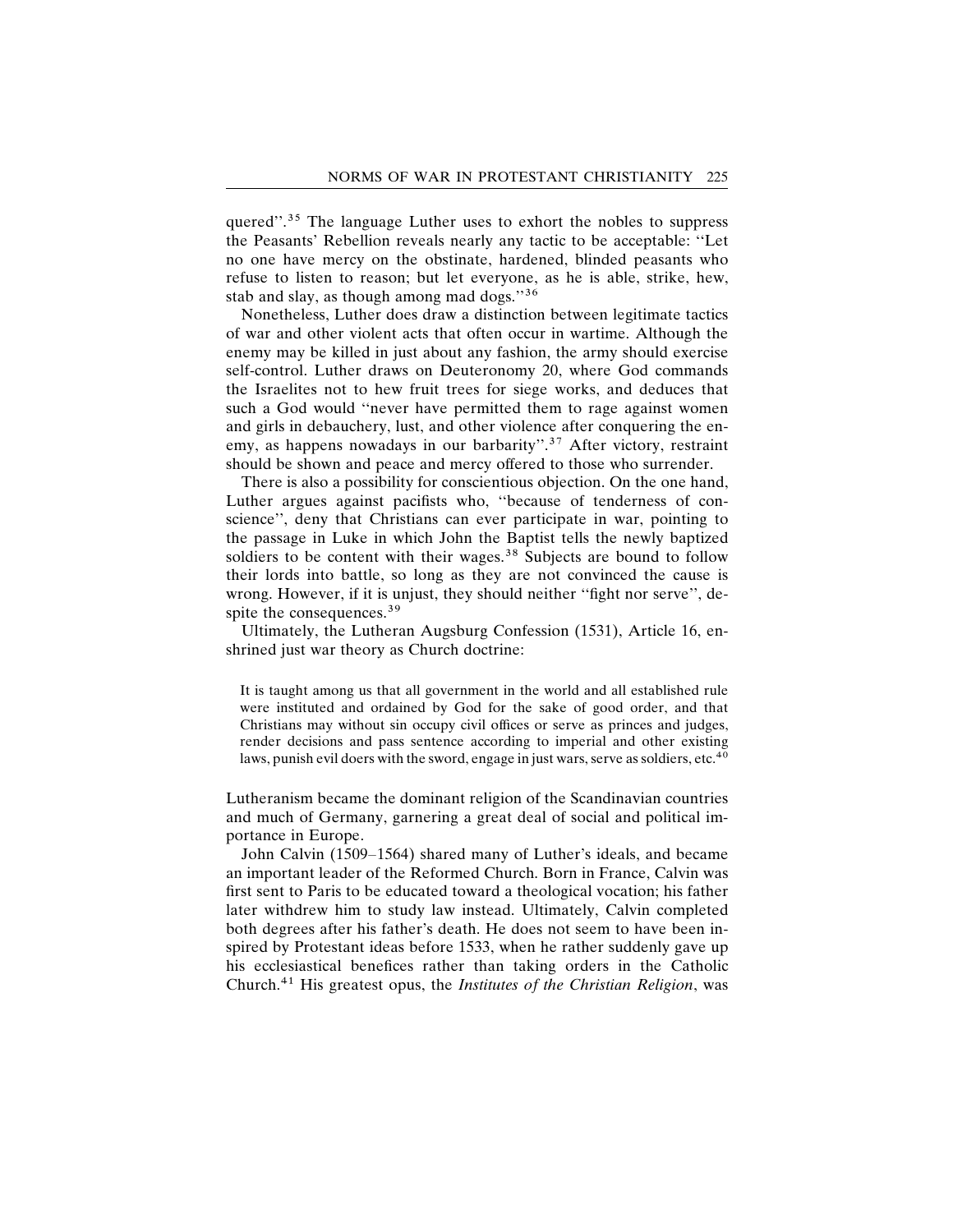published in 1535; a year later, he settled in Geneva to help implement the Reformation's ideals. Calvin remained in Geneva for most of his life, helping to ''shape the life of the city as a community of believers, united in both the civil and religious orders under a shared commitment to Christ".<sup>42</sup>

Like Luther, Calvin was deeply troubled by the political insecurity of his time, making the threat of disorder one of the dominant themes in his works.<sup>43</sup> His justification for the use of force at home and abroad focuses on a fear of anarchy. This concern with maintaining peace and order leads him to criticize the Anabaptists, who encouraged their members to withdraw from public life and to be strictly non-violent.

Aquinas was of greater importance for Calvin than for Luther, possibly because of their shared affinity for the classics. Calvin draws freely from Socrates, Plato, Aristotle, Cicero, Seneca and others. He derives from them his concept of natural law, leading him to assert the decidedly Renaissance belief that ''the law of God which we call the moral law is nothing else than a testimony of natural law and of that conscience which God has engraved upon the minds of men<sup>".44</sup>

In the *Institutes*, Calvin enters the discussion of the legitimacy of warfare from a similar starting point to Luther's: the importance of civil authority as a God-given office. Like Luther, Calvin makes it clear that Christians should not withdraw from public life: ''no one ought to doubt that civil authority is a calling, not only holy and lawful before God, but also the most sacred and by far the most honourable of all callings in the whole life of mortal men." $45$  Leaders' power is invested in them by God, creating a set of reciprocal duties. The magistrates owe their subjects protection, and should strive to uphold God's will; subjects owe their magistrates respect and obedience.

Magistrates must use force to fulfil their duty as ''ordained protectors and vindicators of public innocence, modesty, decency, and tranquillity  $\ldots$  [providing] for the common safety and peace of all".<sup>46</sup> The magistrate's army ''is not only an agent of the kingdom of the World, but of God''.47 Christian leaders may use their power ''severely to coerce the open malefactors and criminals by whose wickedness the public peace is troubled or disturbed''.48 Like Augustine and Luther, Calvin asserts that the magistrate is not the actual actor judging and hanging criminals, but rather serves as God's tool, carrying out God's commandments on earth.49 Mostly Calvin justifies the domestic use of force by reference to the Old Testament, although he does cite the apostle Paul (Romans 13) to argue that the sword has been given by God to earthly rulers.

Using the domestic analogy, Calvin asserts that leaders also have the right to wage wars to execute ''public vengeance'' and to ''preserve the tranquillity of their dominion'' by checking ''the fury of one who disturbs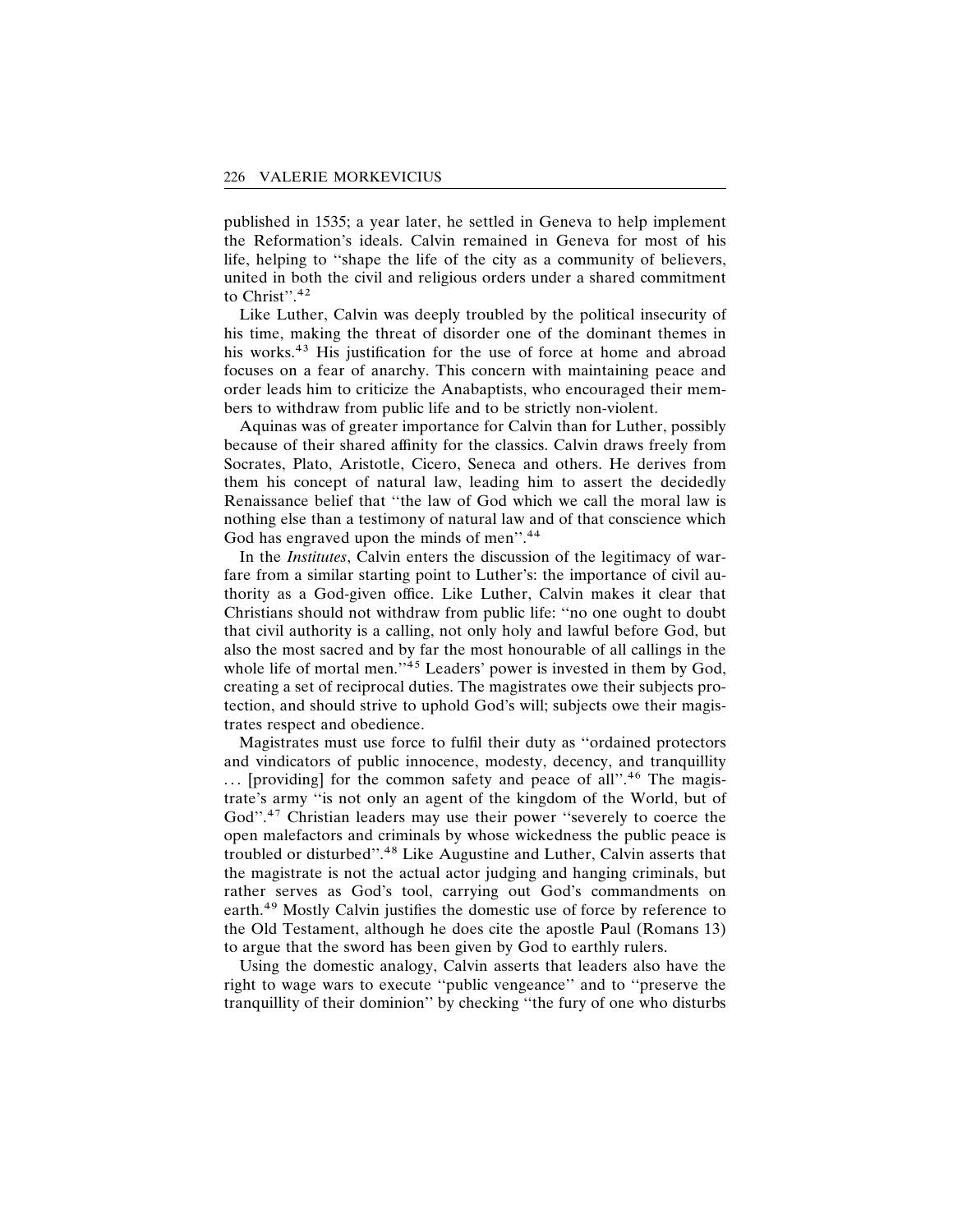both the repose of private individuals and the common tranquillity of all, who raises seditious tumults, and by whom violent oppressions and vile misdeeds are perpetrated''.50 However, war must always be a last resort. Citing Cicero, Calvin argues that ''everything else ought to be tried before recourse is had to arms".<sup>51</sup> A ruler should not "lightly seek occasion" to fight, nor "accept the occasion when offered, unless ... driven to it by extreme necessity".<sup>52</sup>

Just cause for Calvin is primarily limited to self-defence. An invader – whether a king or a host of common criminals – is a robber and should be ''punished accordingly''.53 Here, Calvin diverges from Luther. Intriguingly, although Calvin's legitimation of the sovereignty of kings and states is based heavily on both Old and New Testament sources, his discussion of war as a policy relies largely on natural law reasoning. Whereas Luther firmly based his justification of war on biblical sources, Calvin points to "natural equity and the nature of the office" as justifications.<sup>54</sup> Rather than teasing out a comprehensive doctrine justifying war from the New Testament's stories of soldiers' conversion, Calvin abruptly ends the section by stating: ''and the Holy Spirit declares such wars to be lawful by many testimonies of Scripture."<sup>55</sup> Calvin justifies himself by arguing that ''an express declaration of this matter is not to be sought in the writings of the apostles; for their purpose is not to fashion a civil government, but to establish the spiritual Kingdom of Christ''.56

Like Luther, Calvin does not approve of rebellion. Subjects owe their rulers respect and obedience, regardless of their quality or justness.<sup>57</sup> He likewise counsels unhappy citizens to rely on God to avenge them in His own time, and ''not at once think that it is entrusted to [them], to whom no command has been given except to obey and suffer".<sup>58</sup> Thus, although Calvin believed that constitutions and certain forms of representative government could be used to curtail kings' tyrannical tendencies (and repeatedly condemned abuse of power<sup>59</sup>), his political theory provided little room for subjects to create such institutions independently.<sup>60</sup>

Calvin also touches on the question of just means. Rulers should not ''be carried away with headlong anger, or be seized with hatred, or burn with implacable severity".<sup>61</sup> Citing Augustine, he argues that they should instead ''have pity on the common nature'' present even in their enemy.62 Enemies should be shown the same regard one would wish for one's self.

A form of conscientious objection is possible for Calvin, since obedience to earthly rulers must never lead to disobedience to God. Rulers derive authority from God, but, ''if they command anything against him, let it go unesteemed''.63 Unlike Luther, who specifically discussed conscientious objection in wartime, Calvin's discussion of the subject is general and does not address soldiering directly.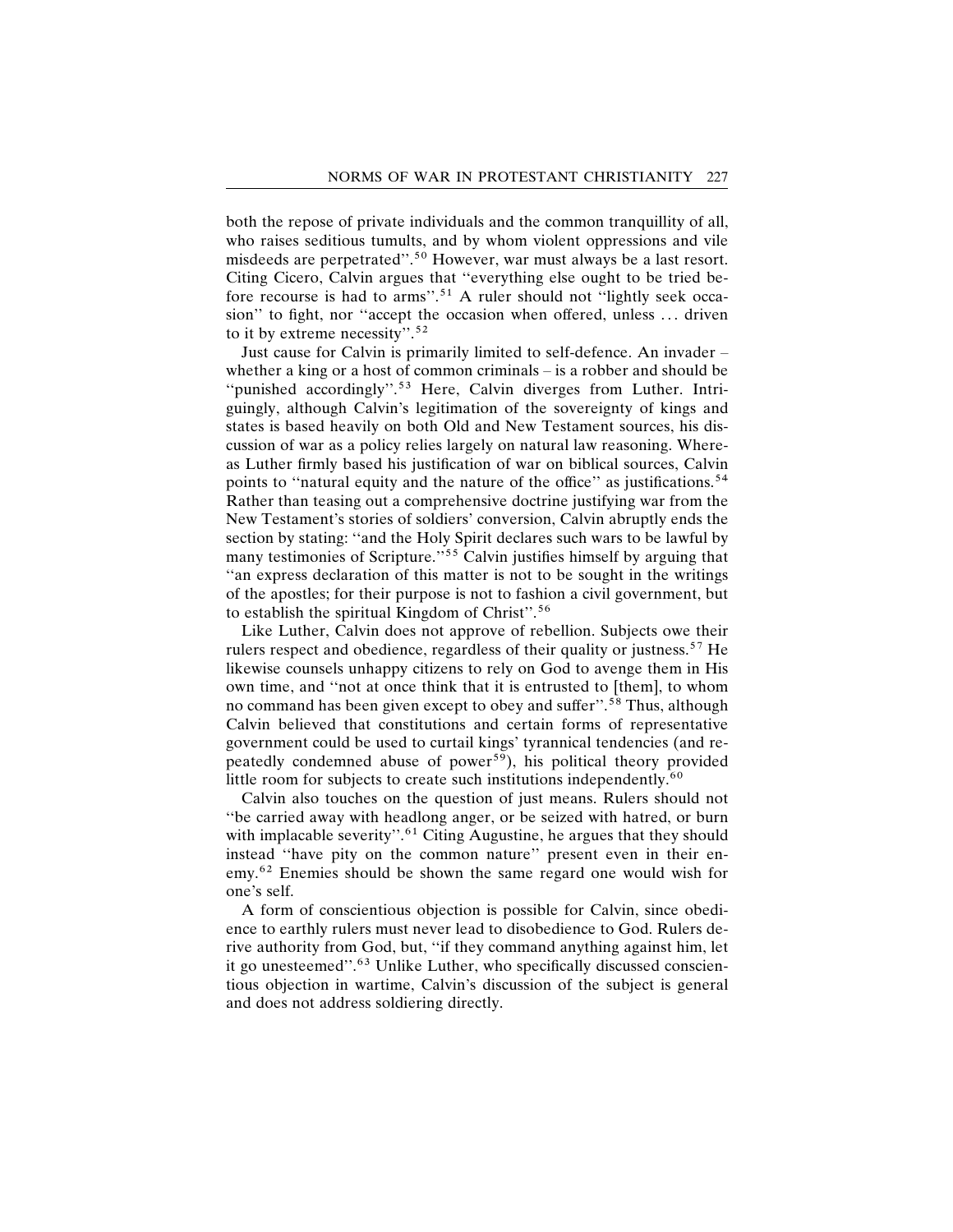Calvin's Reformed movement, which spread across northern Europe and later to North America, was the predecessor of several large Protestant groupings, including the Reformed, the Christian Reformed, the United Reformed, the Presbyterians, the Congregationalists (the United Churches of Christ) and some Baptist churches. These churches generally respect the just war tradition. The Presbyterian Church, for example, upholds the just war tradition as part of its doctrine. Article 23 of the 1648 Westminster Confession of the Presbyterian and Congregationalist traditions states:

It is lawful for Christians to accept and execute the office of a magistrate (appointed or elected political office) when called there unto; in the managing whereof, as they ought to especially to maintain piety, justice and peace, according to the wholesome laws of each commonwealth, so, for that end, they may lawfully, now under the New Testament, wage war upon just and necessary occasions.<sup>64</sup>

The distinction between the Lutheran and Calvinist approaches to just war is subtle. A few key differences are notable. For Luther, the initial question as to whether Christians can justifiably use violence is more theologically and politically troubling. Luther carefully develops the two kingdoms theory to explain away the tension between New Testament calls for radical peace and the violence seemingly necessary for earthly stability and order. Luther does not deny the pacifist call; he simply sets it aside for some future time. Reinhold Niebuhr will explore this perpetual contradiction in the twentieth century.

For Calvin, the problem of justifying the Christian use of violence in the first place is not so significant. Influenced by natural law, Calvin views violent conflict as inevitable in human society. His focus, therefore, is on who may use violence, and how, in order to maintain a just order. Later, some aspects of Calvin's thought would be used to justify crusading-type violence, as for example during the English Civil War.

Like Lutheranism and Calvinism, the Anglican Church broke with Catholicism in the sixteenth century, for reasons as much political as religious. Ultimately, Queen Elizabeth I created an inclusive Calvinistic Protestantism, although the Church hierarchy remained highly conservative. The Thirty-Nine Articles of the Anglican Confession, dating to 1571, were influenced by the earlier Augsburg and Wurttemberg confessions. Article 37, dealing with civil magistrates, focuses on the temporal and spiritual role of the English monarch. Without theological discussion, it simply asserts that ''it is lawful for Christian men, at the commandment of the Magistrate, to wear weapons, and serve in the wars''.65 This just war stance has been upheld by the Anglican Communion to the present,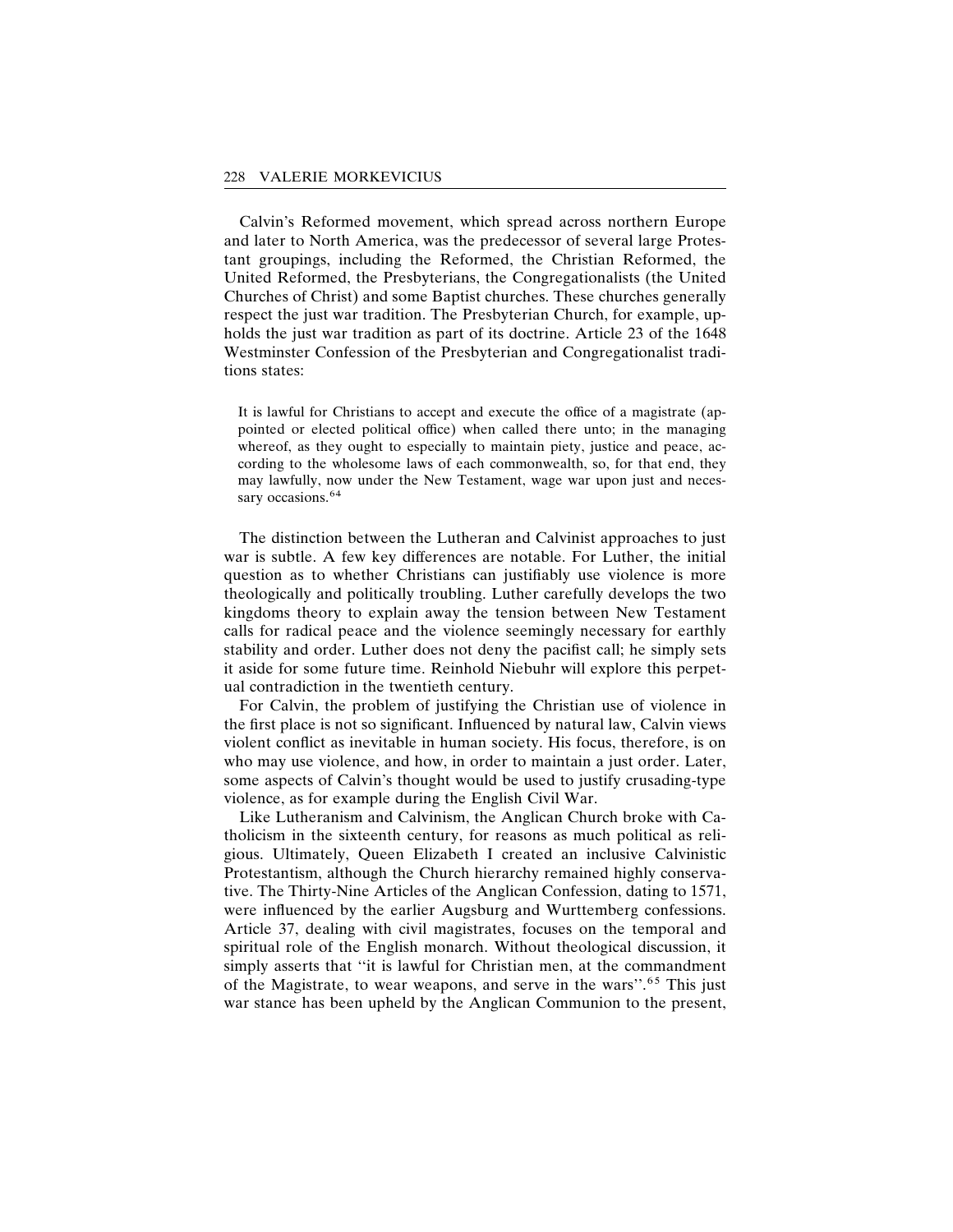and by several of its daughter churches, including the Methodist and Wesleyan denominations.

## Protestant just war thought and international law

Protestant just war thought is closely interwoven with international law. In the seventeenth century, Grotius and Pufendorf considered the ethics of warfare. It is important to note, however, that they framed their work not as contributions to Protestant just war thinking per se, but rather as projects of humanistic, international law.

Hugo Grotius (1583–1645), the Dutch legal scholar, published treatises on international law, ranging from the law of the sea to religious toleration. Of the Laws of War and Peace, published in 1625, is of central importance. Grotius unites theological and humanist perspectives in his discussion of whether war can ever be just, and in what circumstances. Grotius openly acknowledges his intellectual debt to Alberico Gentili, an Italian Protestant legal scholar whose De Jure Belli (1598) greatly influenced him. But Gentili's work, aimed at legitimizing English policy towards the Spanish armada, was later overshadowed by Grotius' more systematic approach. This section focuses on Grotius, who had the greater influence not only on other Protestant thinkers but on virtually all scholars of international law in the Western tradition.

Grotius asserts that war is a natural right. As Europeans explored Asia and the Americas in the sixteenth and seventeenth centuries, the idea of natural law – a universal set of principles observed by all peoples – came under fire from sceptics pointing to the vast array of cultures whose values seemed so irreconcilable. Grotius thus based his natural law system on the ''one universal precept the sceptics did accept: the natural urge of all of us to self-preservation''.66

Grotius does not treat natural law completely secularly. He posits that, ''since the law of nature is perpetual and unchangeable, nothing contradictory to it could be commanded by God, who is never unjust".<sup>67</sup> Thus, although the Old Testament Mosaic laws are no longer binding for Christians, they serve as a good example for formulating modern laws of war. Furthermore, the New Testament also does not forbid war: ''the laws of Christ do not impose duties ... above [those] ... required by the law of nature.''68 To justify his view, Grotius, like Luther and Calvin, points to the interaction between John the Baptist and the newly converted soldiers, arguing that, if Christians were obligated to give up the sword, an explicit command would have been given then. Grotius also agrees with Luther that true Christians would not need force: ''if all people were Christians, and lived like Christians, there would be no wars.''69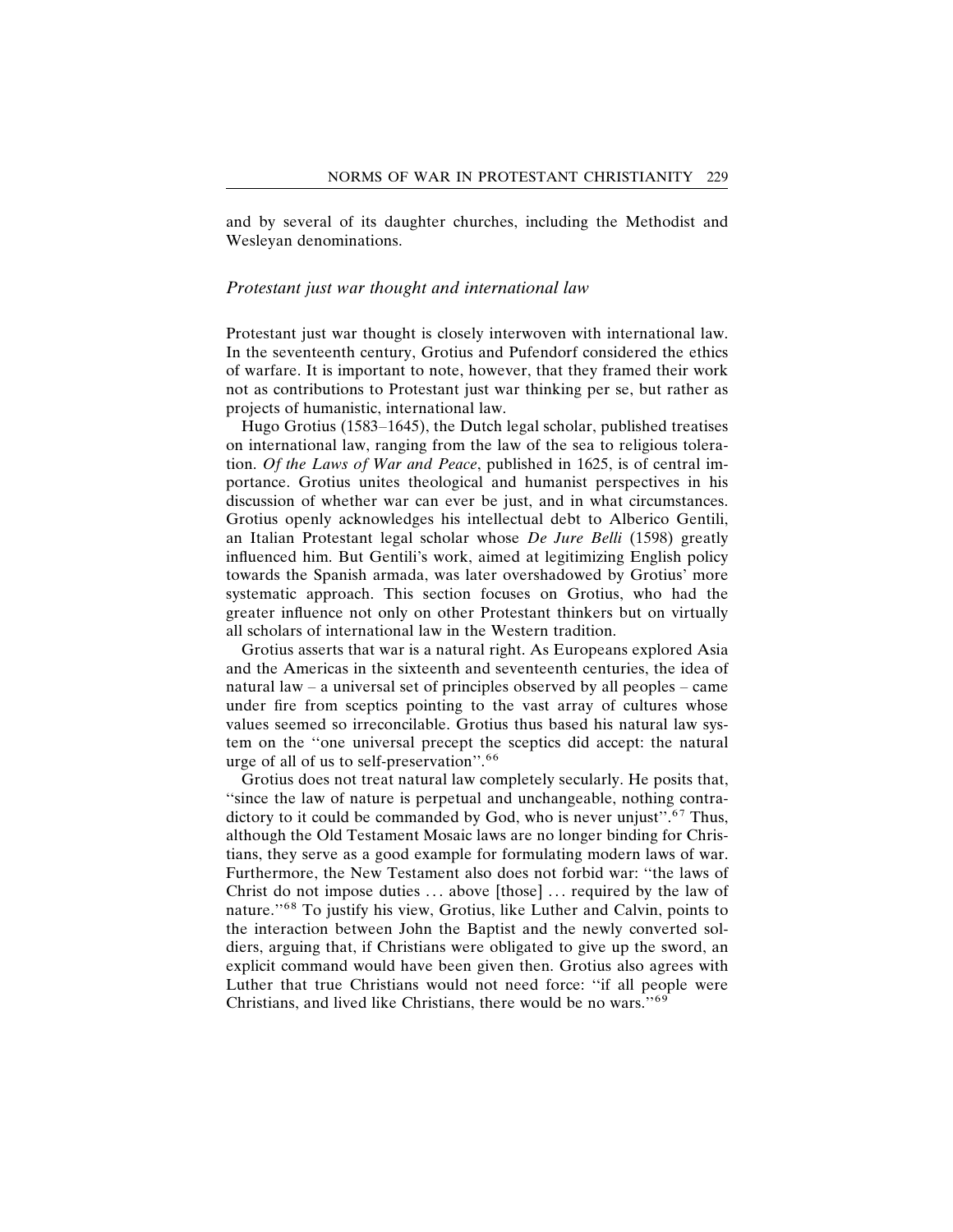Grotius, like Luther, makes just authority the primary condition for establishing just cause. No war can be lawfully made except by the sovereign authority of a state. That authority lies explicitly in the political leaders, not in the people. Rebellion is not permissible, because subjects do not have a ''right to restrain and punish kings for an abuse of their power''.70 War must be openly declared, not because secrecy is problematic ethically, but because it must be clearly demonstrated that the war is the will of the sovereign.<sup>71</sup>

Just cause for Grotius centres on self-defence. Aware that rulers could use ''defence'' to veil their pursuit of power and material gain, Grotius specifies that true self-defence arises only out of necessity, and must be based on actual knowledge of another's hostile intent, and not merely on fear or jealousy of the other's potential.<sup>72</sup> A war cannot be just simply because of its realist benefits, by providing territory or wealth. National honour is also not an acceptable cause, and Grotius is adamant that religious or moral causes cannot be justified – no doubt a critical response to the ongoing Thirty Years War between Protestant and Catholic states.<sup>73</sup> Lastly, Grotius explains that a leader must not simply act in a just way, but must have just intentions for doing so.<sup>74</sup>

Grotius' definition of self-defence is not as narrow and restrictive as it first seems. While cautioning that leaders should always act for the good of the entire country (and not their private interests), he argues that in some cases it may be just to intervene on behalf of others.<sup>75</sup> States may thus justly fight to protect allies and to uphold bonds of Common Nature. Grotius also permits war to recover an indemnity or to punish another state for some wrongdoing. Both of these can be subsumed by a broad definition of self-defence. Collecting an indemnity can be a form of territorial self-defence and, since the primary ''crime'' in the international system is a violation of sovereignty, punishment too can be seen as a subset of self-defence. The difference here is that, whereas self-defence implies simply staving off an invasion, punishment allows states to protect themselves further by preventing future crimes.

Grotius devotes more attention than his predecessors to the lawful conduct of war. Any means leading to a just end of the war are justifiable, but what is "right" in legal terms may not always be "moral".<sup>76</sup> Christians are called to restraint, especially regarding the lives of innocents. Grotius upholds Aquinas' principle of double effect: ''it will be necessary to guard against things, which fall not within the original purpose of an action, and the happening of which might be foreseen: unless indeed the action has a tendency to produce advantages, that will far outweigh the consequences of any accidental calamity.''77 Although civilians may be injured or killed in the course of a legitimate military action, ''yet human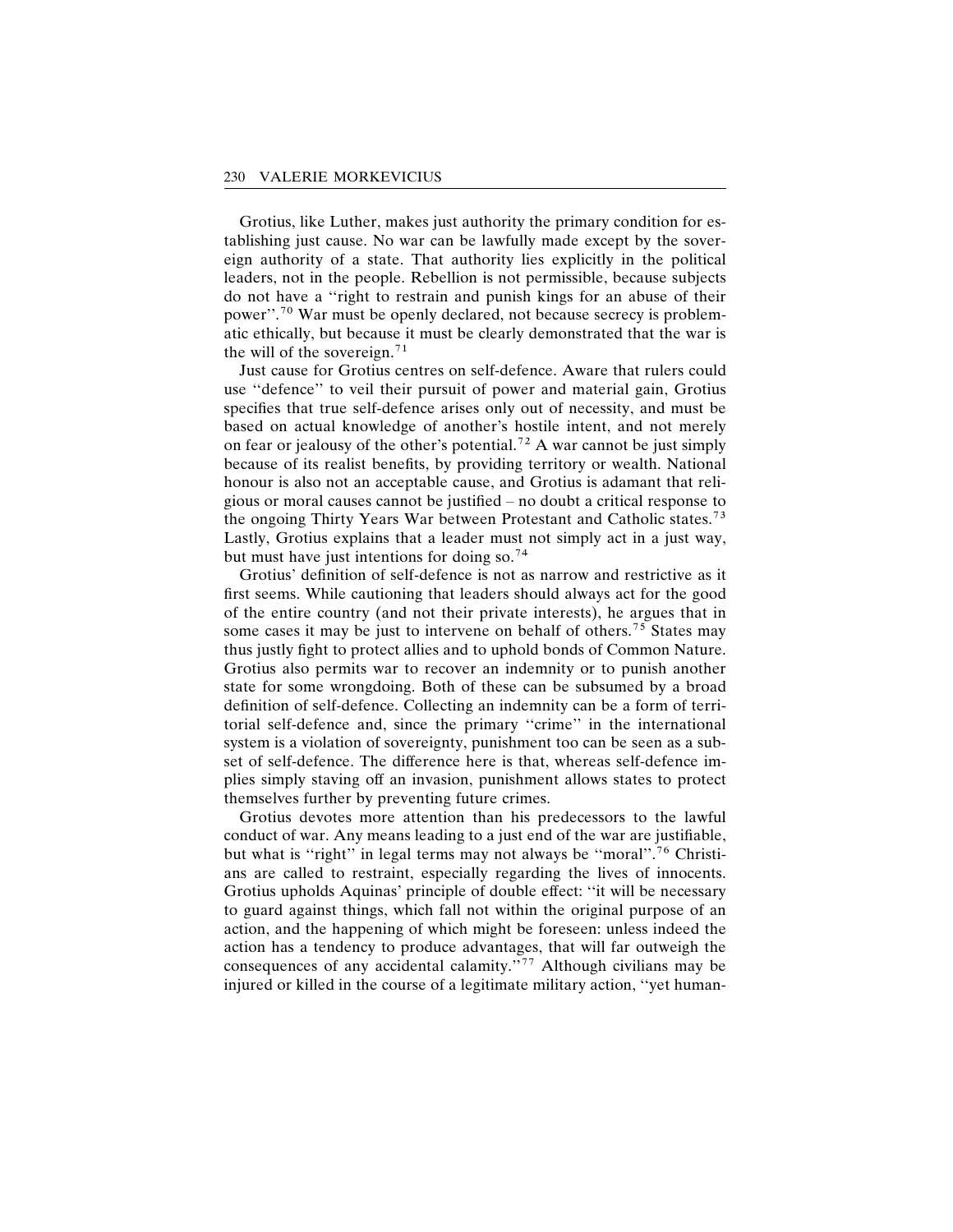ity will require that the greatest precaution should be used against involving the innocent in danger, except in cases of extreme urgency and utility''.78 Grotius defines innocents as those who do not bear arms, such as women, children, priests, philosophers and merchants.<sup>79</sup> Such civilians may be killed in war, but not intentionally, unless their deaths are absolutely and inevitably necessary in military terms. His source for this is not a Christian one, but rather the Roman historian Seneca.

Even enemy soldiers should be shown some mercy, when they are not posing an active threat: ''No one can be justly killed by design, except by way of legal punishment, or to defend our lives, and preserve our property, when it cannot be effected without his destruction.''80 Likewise, after surrender has been tendered, further bloodshed is no longer legitimate.<sup>81</sup> Alluding to his disgust over the violence between Christians during the Hundred Years War, Grotius urges conquerors to permit the continuance of the existing religion.<sup>82</sup>

Grotius even lays out principles for the respect of enemy property. The seizure or destruction of property may be legal, but yet not moral. Wanton destruction of property is unwarranted. Unnecessary violence and damage should be avoided, especially in capturing towns, where the lives and livelihoods of innocent residents are at risk. Grotius argues that, ''besides being no way conducive to the termination of war, [such means] are totally repugnant to every principle of Christianity and justice".<sup>83</sup> Additionally, art, religious objects and tombs ought to be spared. Although the law of nations may give armies the legal right to destroy them, as a sign of respect it is better to forbear.<sup>84</sup>

Samuel Pufendorf (1632–1694) was Grotius' intellectual and historical successor. Born in Saxony, he entered the University of Leipzig to study Lutheran theology, developing an interest in natural law and moral philosophy. By 1659, he had moved to Holland, where Grotius' son recommended him to the Elector Palatinate. In 1673, On the Duty of Man and Citizen According to Natural Law was published.

Unlike his predecessors, who implicitly considered mankind as naturally sinful and tragically doomed to violence, Pufendorf declares that ''it is most agreeable to natural law that men should live in peace . . . [which] itself is a state peculiar to man, insofar as he is distinct from the beasts".<sup>85</sup> War, however, "is sometimes permitted, and occasionally necessary'', when one's property or rights cannot be defended in any other way.<sup>86</sup>

Just cause is broader for Pufendorf, as it had been for Grotius, in the tradition of Aquinas who permitted war not only in self-defence but also for the righting of wrongs. One's fellow citizens have the highest claim to defence, followed by allies, friends and kin. Pufendorf legitimizes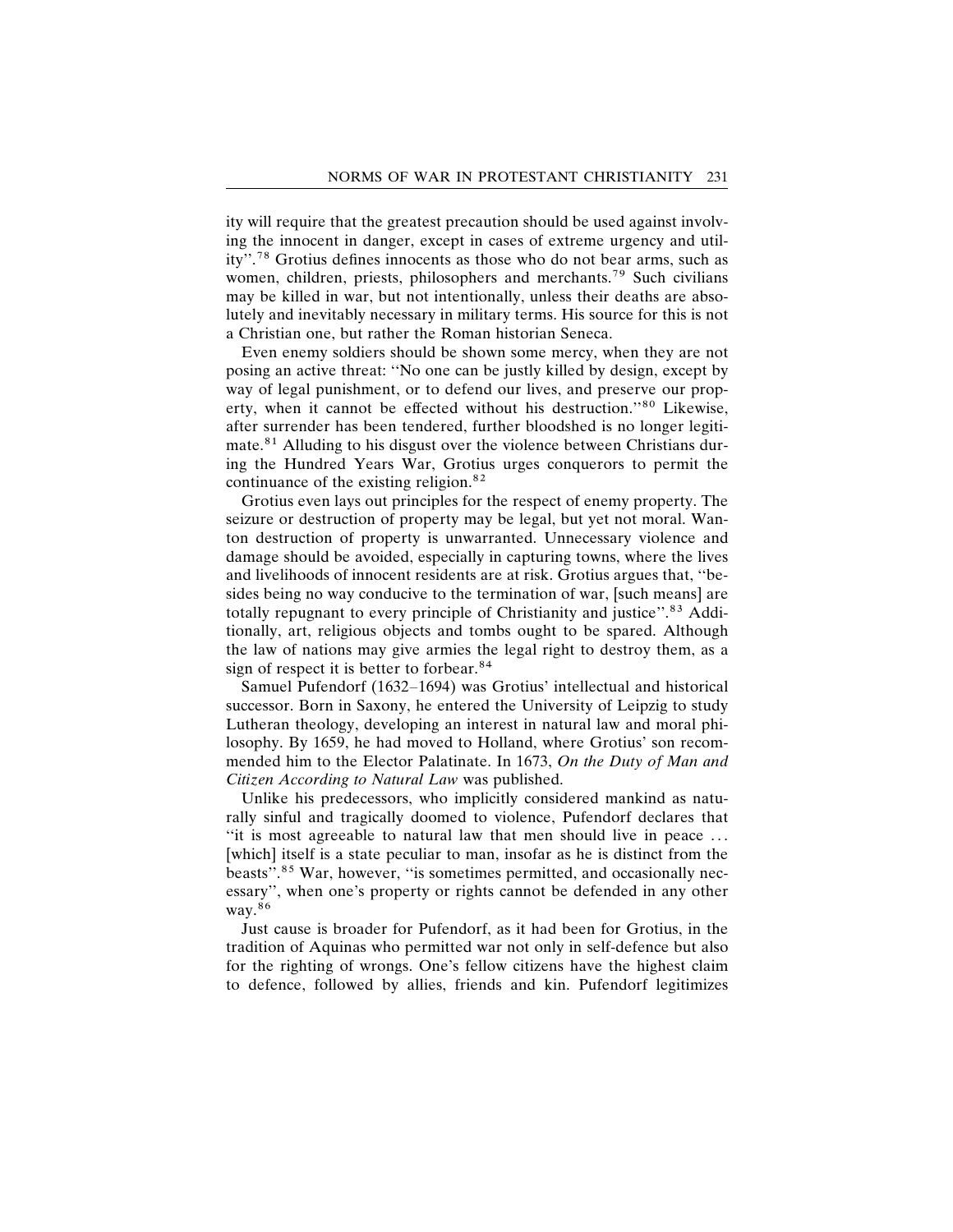collective security, permitting fighting ''on another's behalf'', assuming that the other party ''has a just cause and . . . the party coming to aid has a reasonable ground for conducting hostilities on his behalf against the third party''.87

War can be justly fought to collect ''what is due to us from others but has been denied, or the procurement of reparations for wrong inflicted and of assurance for the future''.88 Although just cause can thus be claimed even in offensive wars, rulers must take care that war is always the last resort. Amicable settlement should always be sought first and, if there ''remains some doubt about right or fact'', one should avoid turning to arms.<sup>89</sup>

Just intent is also significant. Even a just cause can lead to an unjust war if the leader is motivated by "lust for wealth and lust for power".<sup>90</sup> Going to war on the basis of a false pretext, such as ''fear of the wealth and power of a neighbour, unjustified aggrandizement, desire for better territory, refusal of something which is simply and straightforwardly owed . . . or desire to extinguish another's legitimately acquired right'', is uniust.<sup>91</sup>

Like Grotius, Pufendorf carefully describes rules for just means. He similarly distinguishes between the natural right to inflict unlimited suffering on one's enemy and the moral obligation to fight with moderation. A distinction must be made between ''what an enemy may suffer without wrong and what we ourselves may inflict without loss of humanity".<sup>92</sup> The minimum of necessary force should be used, because ''humanity . . . requires that so far as the momentum of warfare permits, we should inflict no more suffering on an enemy than defence or vindication of our right  $\ldots$  requires".<sup>93</sup> The concern with moderation is thus two-fold: respect for the humanity of one's enemy and of one's self.

Pufendorf also discusses enemy people's property rights. Unlike Grotius, who liberally upheld their right to keep their property, Pufendorf simply refers to the common practice of warfare. By custom, property taken by soldiers is acquired for the state, but it is a ''universal practice'' that movable property is left to the soldiers, who take it as a reward or in lieu of pay.94

A century later, Swiss Protestant Emerich de Vattel would continue the conversation about international law in a decidedly secular tone in his Law of Nations (1758). This secularism is presaged in Grotius and Pufendorf, who carefully separate the roles of Church and state, as well as private and public morality. The integration of Protestant theologies of violence with modern secular international law suggests that, at least in the case of the mainstream denominations, there has been a willingness to accept and encourage the development of international law and institutions to limit and control violence.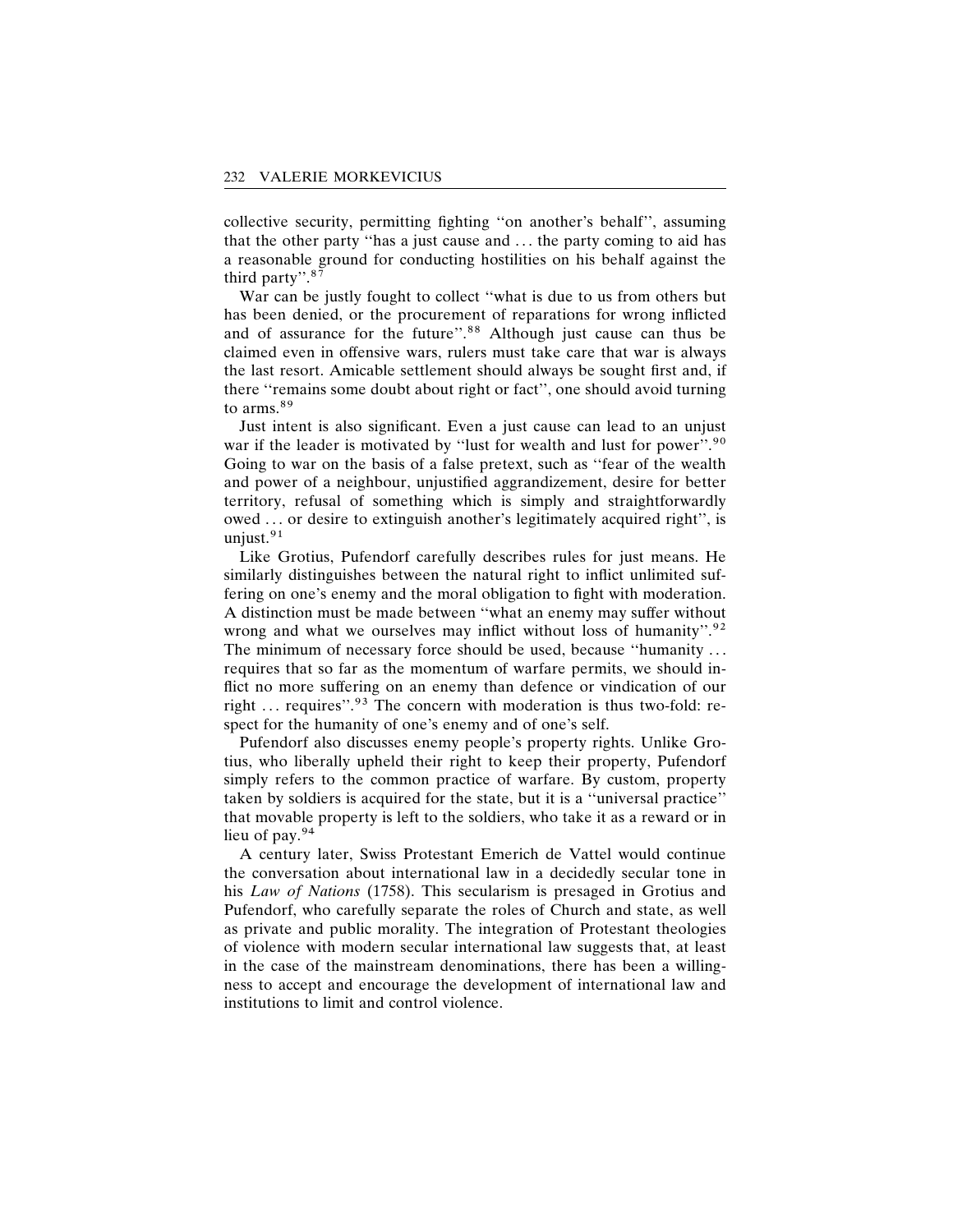# Protestant just war theory: Facing the twentieth century and beyond

World War II's devastating destruction and genocide led to a resurgence in Protestant just war thought in Europe and the United States. Theologian Karl Barth (1886–1964) served as a pastor in his native Switzerland before becoming a professor of theology in Germany. On the eve of World War II, he attacked the German government as heretical in its attempt to nationalize the Church. Expelled from Germany in 1935, he volunteered for the Swiss army after the outbreak of war.<sup>95</sup> Although he vehemently opposed Nazi totalitarianism, Barth did not view Communism as an equal threat, and was the only prominent theologian of the era not to condemn the suppression of the 1956 Hungarian Revolution.<sup>96</sup>

The crux of Barth's critique of Nazism is that God ordains neither state nor nation. This differs from Luther, who claimed the state is created by God for mankind's sake. Barth argues that raising the nation to such a position is ''heretical by the fact that it inevitably introduces a foreign deity, a national god''.97

With the state no longer sacrosanct, the recourse to war becomes more complex. Even national self-defence cannot be a sufficient just cause. Barth even questions the defence of one's own person, arguing that such self-defence is "almost entirely excluded" by divine command.<sup>98</sup> Selfdefence is not ''natural'', because it is not obvious why ''force should be met by force, aggression by aggression, disorder by disorder'', creating a cycle of violence resolving nothing.<sup>99</sup> Self-defence thus "degrades" the self, and perhaps more importantly violates the rights of the aggressor over whose life God ''does not give us any authority''.100 Therefore, defence of our selves, our possessions and others' possessions should be prohibited.

However, ''it is certainly not the case that God has abandoned . . . the common life of man to the confusion which would inevitably result if ... individuals could assault others without restraint and at their own impulse".<sup>101</sup> Therefore, one *can* act to defend another's life. In that case, ''it will not be a matter of his own conflict with the assailant, in which he tries to overpower and disarm him as an enemy, but of God's conflict with the disorder and disaster which devastate humanity".<sup>102</sup> Killing can be justified to defend others – especially one's community. There can be something in the life of the state that, if surrendered, would mean ''[yielding] something which must not be betrayed, which is necessarily more important ... than the preservation of life itself, and which is thus more important than the preservation of the lives of those who unfortunately are trying to take it''.103

Barth's definition of what is valuable enough to be thus defended is very limited. Concerns about the balance of power, honour, even the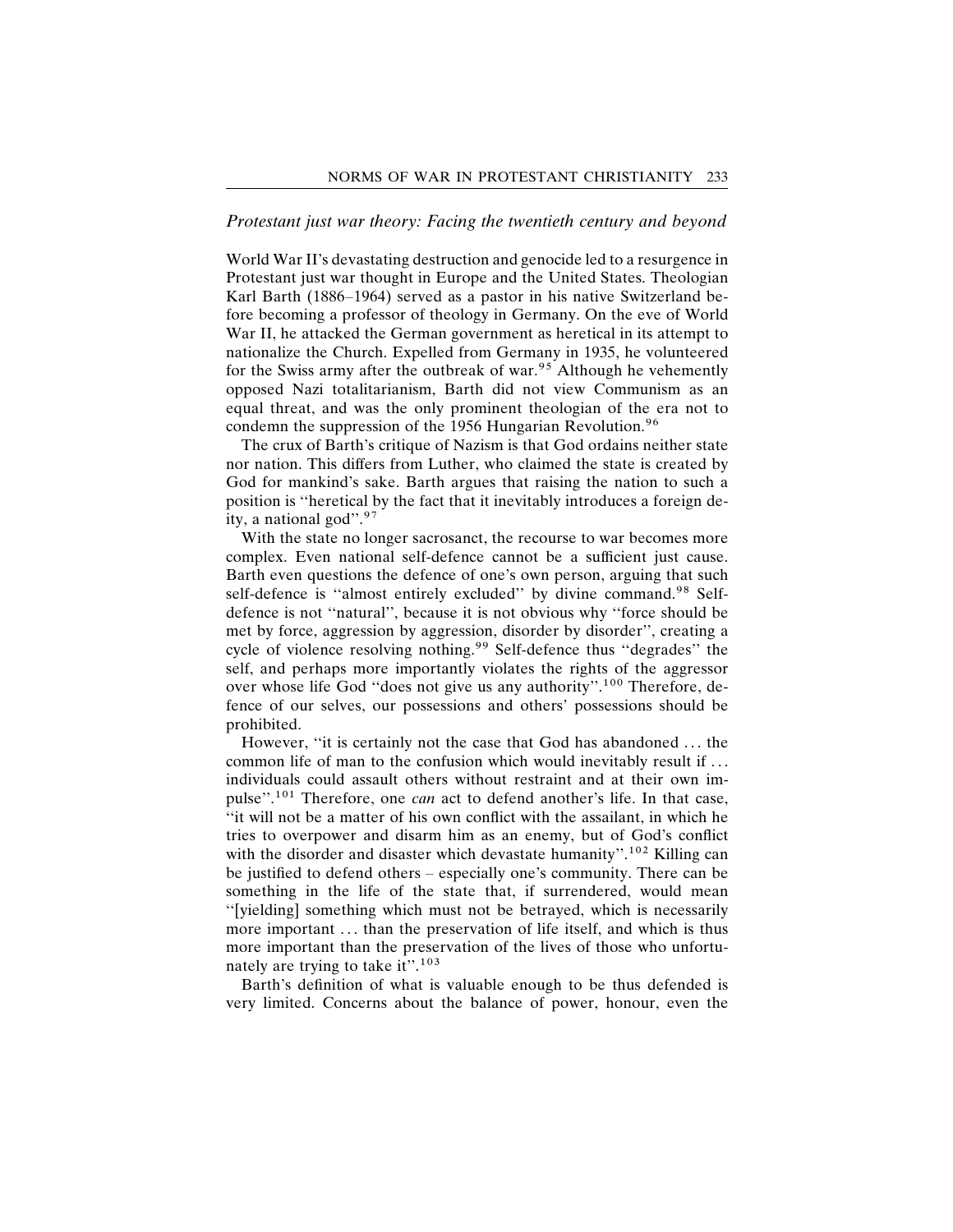internal conditions of another state are all ''too paltry to be worth the terrible price involved for their realization by war ... War for such reasons is an act of murder."<sup>104</sup> Even "the existence or non-existence of a state does not always constitute a valid reason for war'', because sometimes a state's licence to exist has ''expired'' and it would be ''thus better advised to yield and surrender''.105 A state has a right to self-defence only when it ''has serious grounds for not being able to assume responsibility for the surrender of its independence'' because the consequences would be so devastating for the life of its citizens as a people.<sup>106</sup>

Although war may sometimes be justified, the Church should always ''start with the assumption that the inflexible negative of pacifism has almost infinite arguments in its favour and is almost overpoweringly strong''.107 War should not be accepted as a ''normal, fixed and in some sense necessary part of  $\dots$  the just state".<sup>108</sup> Instead, the Church should encourage states to fashion a just peace so war is no longer needed, urging states to observe ''fidelity and faith in their mutual dealings as the responsible presupposition of a true foreign policy, for solid agreements and alliances and their honest observance, for international courts and conventions'', and to disband their ''standing armies in which the officers constitute *per se* a permanent danger to peace".<sup>109</sup>

Barth also upholds conscientious objection. In his view, ''killing is a very personal act, and being killed a very personal experience. It is thus commensurate with the thing itself that even in the political form which killing assumes in war it should be the theme of supremely personal interrogation."<sup>110</sup> The burden of responsibility for killing in war lies squarely on the individuals involved – both as citizens and as soldiers. Thus, the state cannot command a man to serve, because ''the state is not God''.111 But a conscientious objector must meet two conditions. First, this ''act of insubordination'' must be carried out in a way that does not deny the state but affirms it.<sup>112</sup> The individual's opposition must be a service to the political community, and not just a means of keeping his own hands clean. Second, the objector must accept the consequences of his objection without complaint. He cannot accept alternative service: if the war is not worthy of being fought with weapons, it should be resisted even in its non-military forms, such as civilian or ambulance service.

The views of German theologian Paul Tillich (1886–1965) on war would also be strongly influenced by the two world wars. A Lutheran minister in Berlin, Tillich was sent to the front in 1914 as a chaplain. In 1932, while teaching at Frankfurt University, he stood up against storm troopers who attacked students there, and was pressured to leave Germany. In 1935, he accepted an invitation from Reinhold Niebuhr to come to Union Theological Seminary in the United States. By the late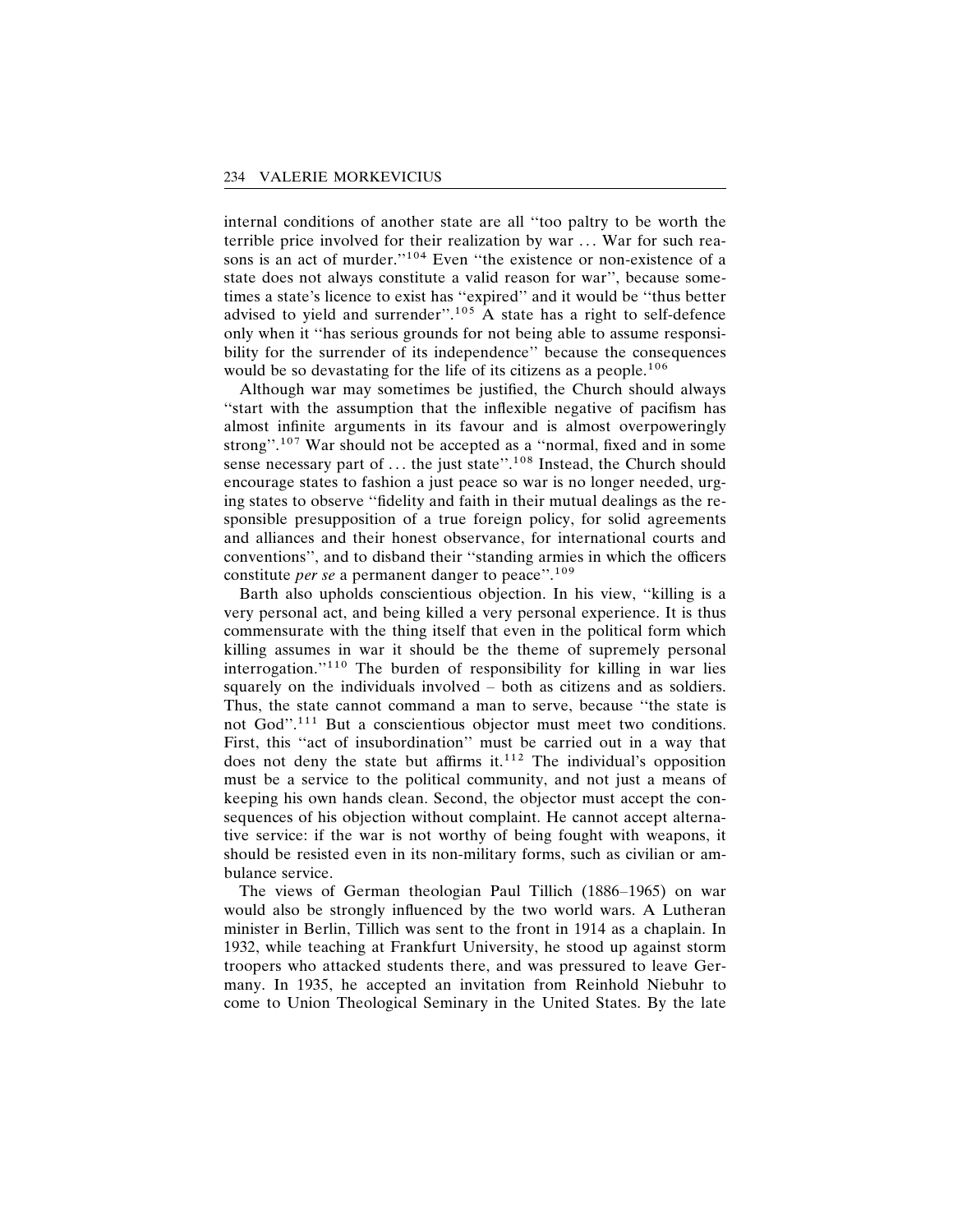1950s, he had become the ''foremost Protestant thinker'' in the United States.<sup>113</sup>

Like Barth, Tillich argues that the totalitarian state is inherently in conflict with the Church. The Church should neither be subjected to state power, nor radically separated from it. In a 1934 essay, Tillich criticizes the traditional Lutheran position that the Church has the right to influence the state only indirectly, arguing that it leads to an ''absence of public criticism of state activities'' and a ''separation between private and public morality".<sup>114</sup> If the state makes claims of an absolute and totalitarian character, it inevitably conflicts with the Church. Although the Church is not ''absolute itself'', it ''gives evidence of the absolute'', whereas the state has only ''the task of regulating the finite and social sphere, and therefore has no right to a claim of an absolute or totalitarian character".<sup>115</sup> The Church must therefore demand that the state remain within its limits.

The difficulty, however, is that, even as the Protestant Church emerged to ''challenge the totalitarianism of the Catholic church'', the Reformation itself ''propagated a nationalism of which culture as well as religion became its victims'', and the ''church's opposition to nationalistic ideology, with its unjust claims and untrue assertions, became weaker with every decade of modern history''.116 Between the ''subjection of the churches to the national states'' and the ''liberal ideal of separation of church and state'', the Church has been rendered ''impotent'' in modern times.<sup>117</sup> The Church must reclaim its independence and not allow itself to be pushed into a narrow corner of the social fabric. Otherwise, the Church loses ''its radical otherness'' and becomes no more than a ''benevolent social club''.118

For Tillich, international institutions can help foster more peaceful relations between nation-states, and even lead them towards greater (although never total) unity. ''Despite all failures,'' Tillich writes in 1936, the League of Nations ''has put into effect the idea of a . . . sphere of power superior to individual sovereignty; the struggle for power of the national groups takes place at least partially in the arena of a legal order, which is democratic in form".<sup>119</sup> Institutions' capacity to create unity is limited by the competitive nature of human communities and by the fact that such institutions are ''determined by a group of leading nations'', namely the winners of the world wars.<sup>120</sup>

With this view of the international community in mind, Tillich lays out two conditions for a just war: when a higher unity must be created or defended. For the first case, Tillich provides the example of the American Civil War, when the nation had to be held together by force for some greater good (the expansion of civil rights); for the latter, Tillich points to the American Revolutionary War, when the colonies had to separate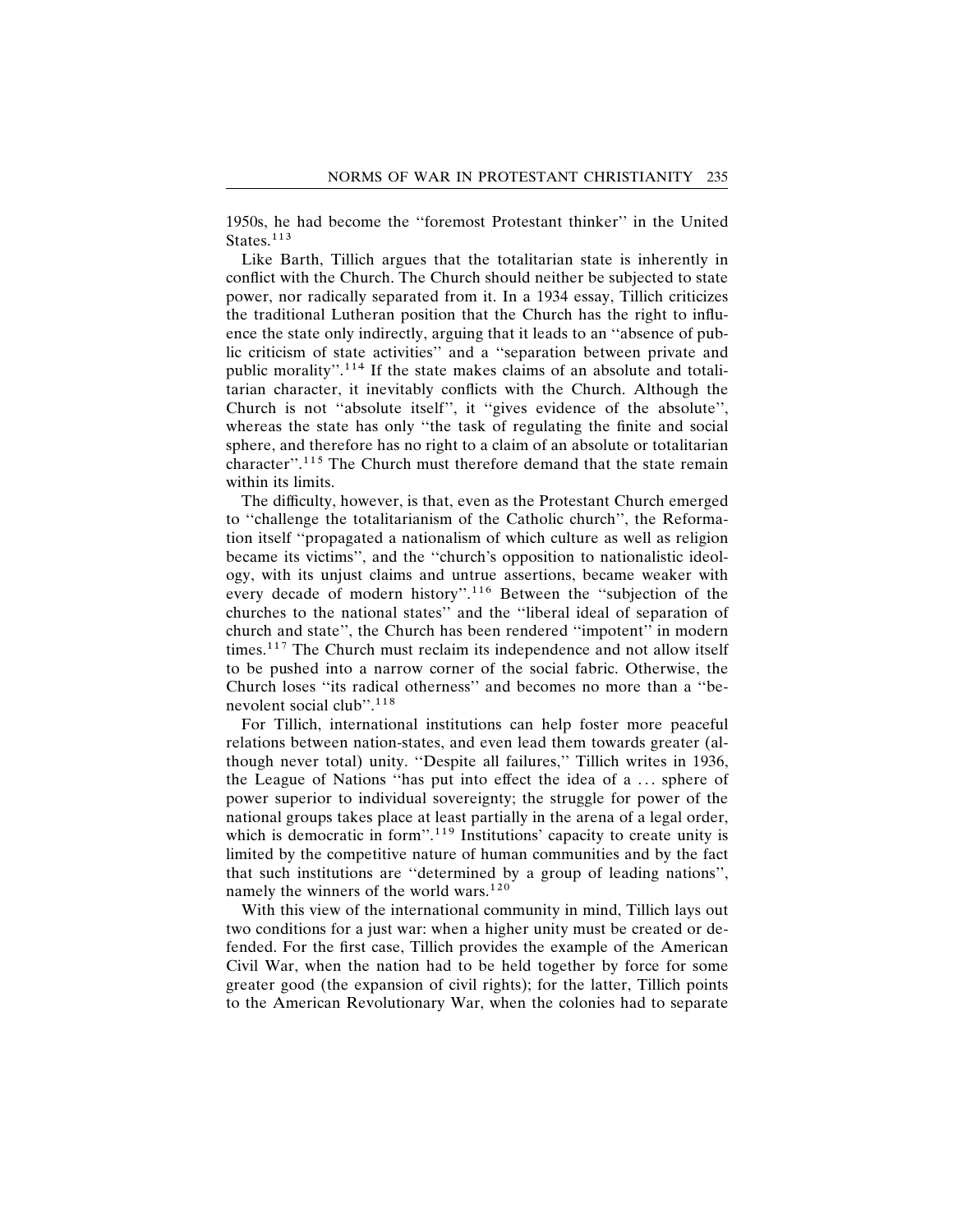from Britain to acquire their legitimate political rights.<sup>121</sup> Just causes represent ''creative justice'' or ''a justice whose final aim is the preservation or restitution of a community of social groups, subnational or supranational''.122 Creative justice is the only legitimate cause for war.

But there is ''no way of saying with more than daring faith whether a war was or is a just war in this sense'', for there are so many variables to consider and human reason is limited.123 Nonetheless, this inescapable incertitude ''does not justify the cynical type of realism which surrenders all criteria and judgements, nor does it justify the utopian idealism which believes in the possibility of removing the compulsory element of power from history".<sup>124</sup> Thus, the Church must encourage peace, but nonetheless should not deny this tool of statecraft to the body politic. After all, pacifism may end ''in consequences which are opposite from those intended'' in a world where ''national as well as international peace depends on the power to restrain the violators of peace''.125

Tillich also explicitly deals with the issue of nuclear weapons in the years after World War II. War cannot be just if it is ''in reality universal suicide'', and thus ''one can never start an atomic war with the claim that it is a just war, because it cannot serve the unity which belongs in the Kingdom of God".<sup>126</sup> Furthermore, a nuclear war would be evil "if it could not serve the principle of creative justice'', since it would be "[annihilating] what it is supposed to defend".<sup>127</sup> The "impotency of conventional weapons does not lift the prohibition against the use of atomic weaponry ... no first use of atomic weapons is permitted; and should this mean withdrawal from territory, this is a tolerable short term consequence''.128 However, ''one must be ready to answer in kind, even with atomic weapons, if the other side uses them first", for the "threat itself could be a deterrent".<sup>129</sup>

In the United States, Reinhold Niebuhr (1892–1972) became one of the foremost Protestant just war theorists. The son of an immigrant Lutheran preacher, Niebuhr became a professor at New York's Union Theological Seminary. In 1932, Niebuhr and his younger brother (theologian H. Richard Niebuhr) engaged in a landmark debate within the pages of The Christian Century. Responding to the Manchurian crisis and the looming spectre of World War II, the younger Niebuhr believed that strict pacifism was the appropriate Christian response, penning the ''Grace of Doing Nothing''. He denied the usefulness of just war criteria, arguing that ''war cannot be evaluated in terms of the rightness of particular causes, an exercise that results only in self-righteous hubris''.130

But the elder Niebuhr argued that engagement was necessary, laying the foundations for Christian realism. Niebuhr pragmatically asserted that no specific norm could be taken absolutely, that ''the thing for the moralist to keep in view historically is the social goal, and values must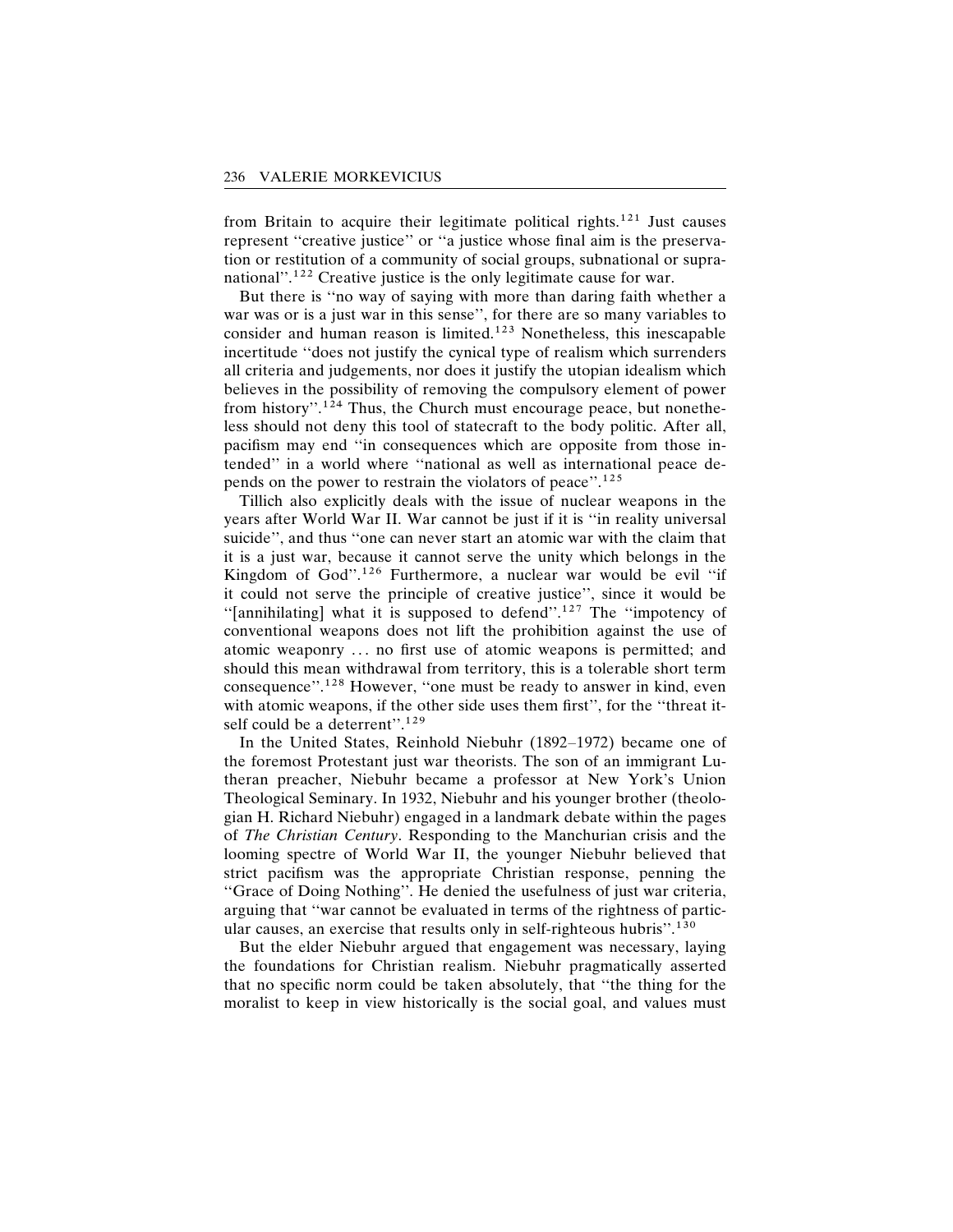be wielded against each other to produce the pattern of activity that will result in the most egalitarian and inclusive social good".<sup>131</sup> For this reason, Niebuhr's work does not provide a systematic approach to just war theory, although it does outline a justification for violence and suggest some ways in which inter-state peace could be established.

Like Pufendorf, Niebuhr was moderately optimistic about the human potential to live in harmony. In his view, humankind is blessed with a "natural impulse", prompting him "to consider the needs of others, even when they conflict with his own".<sup>132</sup> But although education could encourage people to expand their range of benevolent impulse, ''there are definite limits in the capacity of ordinary mortals'', making it impossible for them to give others the same rights they grant themselves.<sup>133</sup>

As a result, coercion is a natural requirement for ''all social co-operation on a larger scale than the most intimate social group".<sup>134</sup> Although states cannot rely on coercion alone to maintain unity, they would be lost without it. Realistic about the relationship between order, coercion and justice, Niebuhr admits that ''power sacrifices justice to peace with the community and destroys peace between communities . . . the power that prevents anarchy in intra-group relations encourages anarchy in intergroup relations''.135 Indeed, ''the fact that the coercive factor in society is both necessary and dangerous seriously complicates the whole task of securing both peace and justice''.<sup>136</sup> Humankind should not naïvely hope for an ideal society, but should instead concentrate on creating a society ''in which there will be enough justice, and in which coercion will be sufficiently non-violent to prevent his common enterprise from issuing into complete disaster''.137 Ultimately, the ''political order must be satisfied with relative peace and relative justice".<sup>138</sup>

Violence should not be blithely dismissed as a reasonable tool for achieving justice and social change. Although coercion undermines justice in some respects, "equality is a higher social goal than peace".<sup>139</sup> Without equality, ''peace'' is really nothing more than ''an armistice within the existing disproportions of power".<sup>140</sup> Therefore, it is wrong to assume that "violence is intrinsically immoral".<sup>141</sup> Niebuhr unequivocally states: ''Nothing is intrinsically immoral except ill-will and nothing is intrinsically good except goodwill.''142 Human motives are inevitably mixed, and a priori classifying certain means of achieving them as wrong or right is unjust. Typically, overt acts of violence (such as outright rebellion) are condemned, whereas covert acts of violence (such as systemic economic injustice) are tacitly permitted. So if coercion is ethically justified, although ''always morally dangerous'', we cannot ''draw any absolute line of demarcation between violent and non-violent coercion".<sup>143</sup> Intent is difficult to determine, and our habits and laziness lead us to assume that non-violent acts are motivated by goodwill whereas violent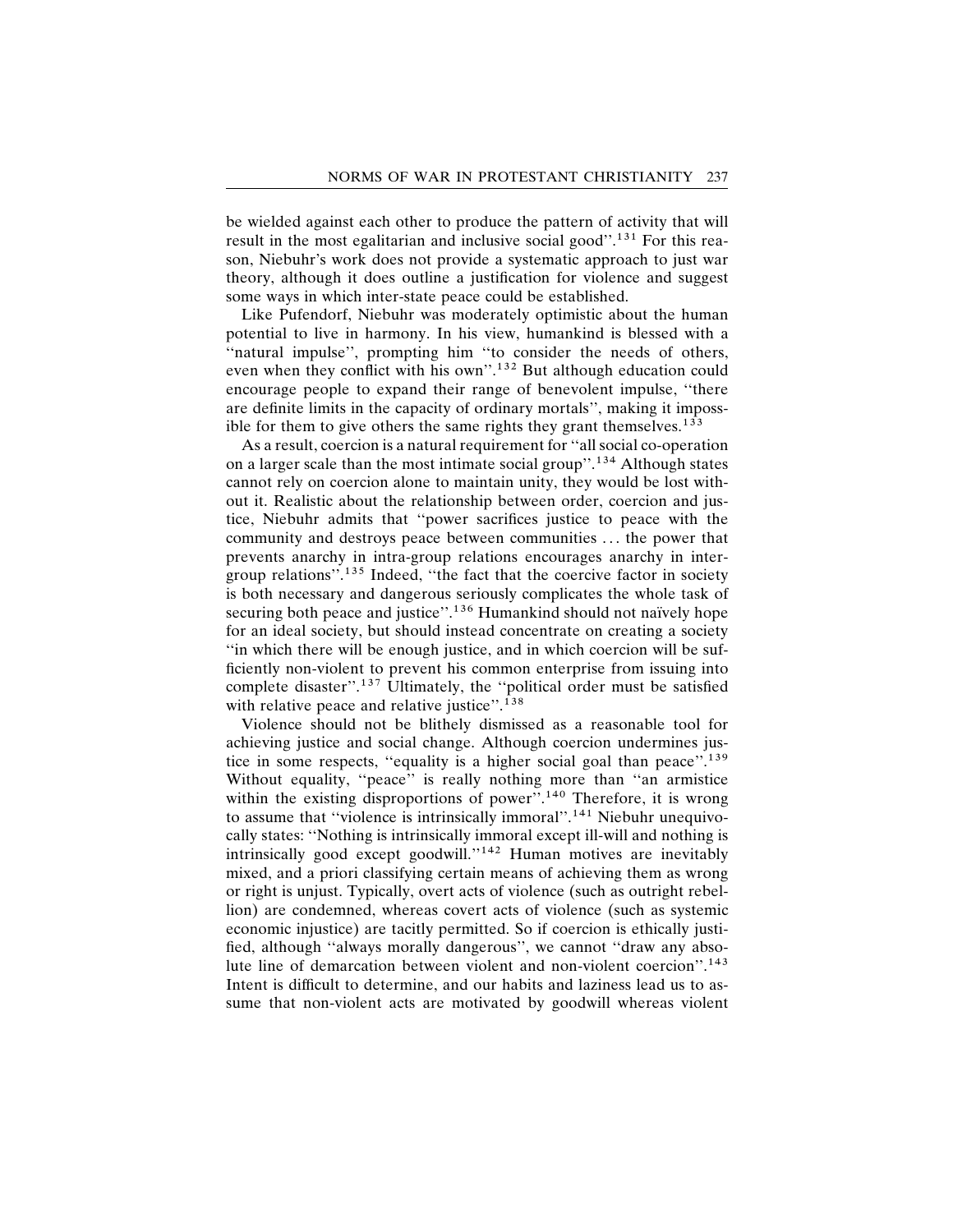ones are driven by ill will. In Niebuhr's view, this ''traditionalized instrumental value'' attached to all actions based on their violence or nonviolence obscures the intents behind them, as well as their long-term effects.144

For Niebuhr, the question of whether the use of force is justifiable hinges on its intended results: "a political policy cannot be intrinsically evil if it can be proved to be an efficacious instrument for the achievement of a morally approved end.''145 Nonetheless, Niebuhr recognizes that violence as a political tool carries special moral risks and consequences. In the short term, ''the destruction of life or the suppression of freedom result in the immediate destruction of moral values".<sup>146</sup> Whether this sacrifice could be justifiable depends on the circumstances.

Nations are, by nature, too selfish and hubristic ''to make the attainment of international justice without the use of force possible".<sup>147</sup> The danger is that inter-state politics easily falls into an endless cycle of violence, as nations avenging wrongs against themselves engender new wrongs against others. Niebuhr therefore lays out several methods for overcoming this cycle and ''making force morally redemptive''.148 One method is to place violence in the hands of a community or organization ''which transcends the conflicts of interest between individual nations and has an impartial perspective upon them<sup>".149</sup> The League of Nations could have served such a role, but Niebuhr is sceptical about its potential for impartiality, given the broad differences in power between states. Furthermore, the international community itself neither carries enough ''prestige'' nor represents a ''sufficiently unified'' communal spirit to discipline violators.150 Because of its institutional weakness, it would have difficulty proving itself in the one really important test of its efficacy: whether it would be "able to grant justice to those who have been worsted in battle without requiring them to engage in new wars to redress their wrongs''.151 Recognizing that human society will probably never completely escape social conflict, Niebuhr does not advocate abolishing coercion, but rather proposes limiting it by ''counselling the use of such types of coercion as are most compatible with the moral and rational factors in human society and by discriminating between the purposes and ends for which coercion is used".<sup>152</sup> Realistically, the international community can reduce the occurrence of violence but cannot hope to banish it entirely.

Unlike Luther and Calvin, who unequivocally condemned rebellion, Niebuhr sees it as potentially leading to greater justice. The short-term upheaval of rebellion may be worth the long-term improvement in social justice: "if a season of violence can establish a just social system and can create the possibilities of its preservation, there is no purely ethical ground upon which violence and revolution can be ruled out.''153 If coer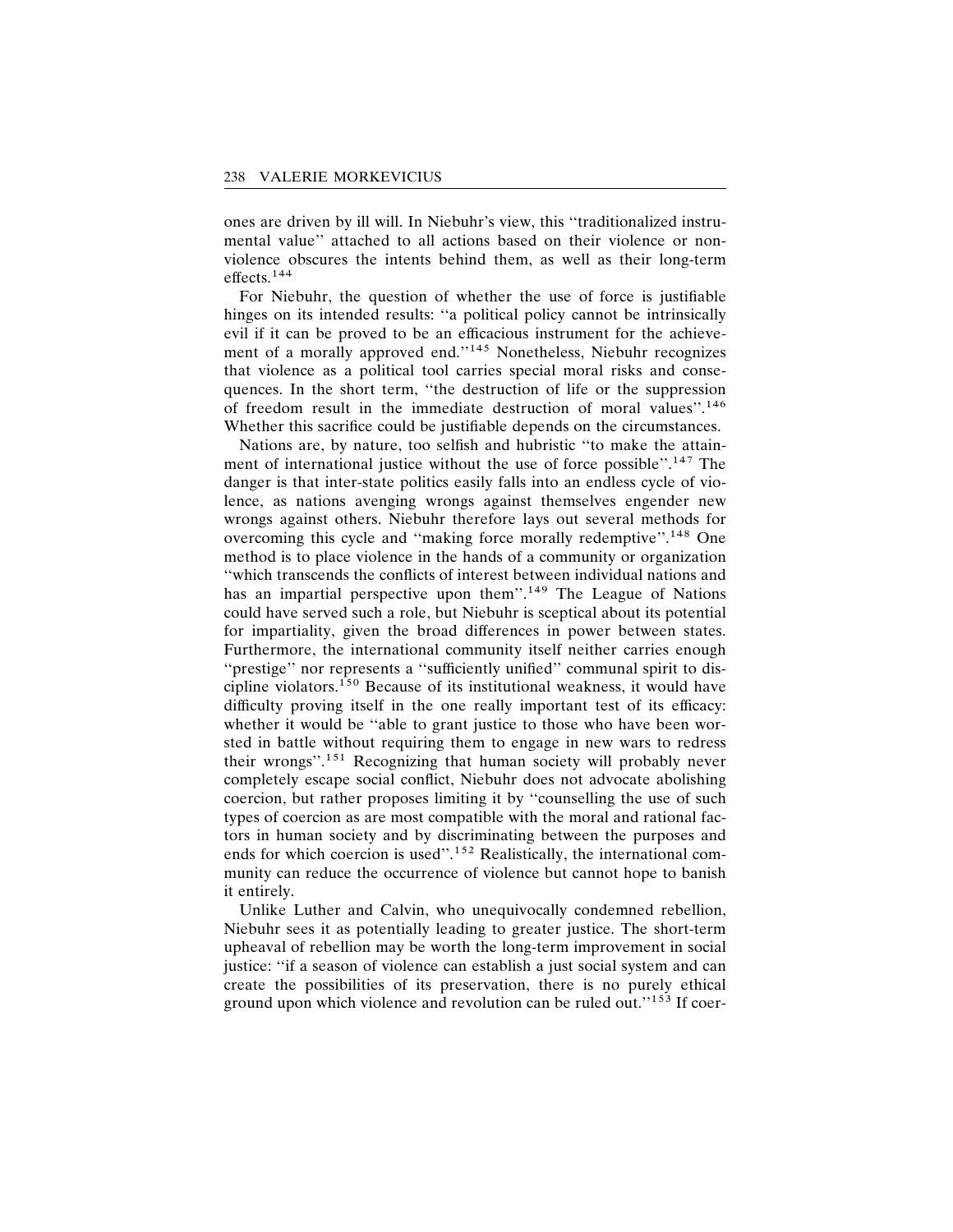cion is accepted as a necessary instrument of social cohesion, not only do violent and non-violent coercion have to be considered as a single category, but the distinction between coercion used by governments and that used by revolutionaries must also disappear.

Although Niebuhr justifies the use of force, he spends very little time on the question of just means. He does comment that, ''if violence can be justified at all, its terror must have the tempo of a surgeon's skill and healing must follow quickly upon its wounds".<sup>154</sup> Logically, it seems that just means must therefore uphold the end goal of peace. Additionally, in his discussion of the possible injustices associated with non-violent coercion (i.e. boycotts and sanctions), Niebuhr points out that these tactics are no better than their violent counterparts at isolating the guilty from the innocent.155 Implicitly, Niebuhr thus upholds the principle of noncombatant immunity. However, just as the validity of force as a legitimate political tool could be judged only against its ends, Niebuhr's lack of attention to just means suggests a similar relativist emphasis.

After the advent of the nuclear bomb, Niebuhr re-evaluated his thinking about just means. At first, he did not judge nuclear weapons to be significantly different from the conventional weapons already available, considering them an expansion of scale rather than a revolutionary technology threatening the very roots of just war thought.<sup>156</sup> When the massive US retaliation policy emerged, Niebuhr called it ''reckless'' and a violation of the principle of non-combatant immunity, yet came short of suggesting that the potential for nuclear war had really changed the nature of international politics.<sup>157</sup> Ultimately, Niebuhr's thought evolved towards a new ''nuclear realism'', recognizing that the risks involved in the new technology call for more than restraint, and perhaps even a policy of avoidance of war.158

Almost a generation after Niebuhr, Paul Ramsey (1913–1988) emerged as a significant Protestant just war thinker. A Methodist, Ramsey's theological roots lay in the Anglican tradition. Conservative both politically and religiously, Ramsey's work was a reaction against ''the dominance of Niebuhrian political realism on the Protestant ethical scene – not because of its realism about coercion, but because of its political approach to morality".<sup>159</sup> For Ramsey, a Christian ethic could not be based on the political calculation of good ends. Instead, it must draw on a priori moral principles.

The most fundamental moral principle is love. In *Basic Christian Ethics*, Ramsey systematically presents his theological principles. Love functions in a distinctive way in Ramsey's theology, appropriating ''much of the function of a Roman Catholic natural law ethic, without either its metaphysical or its teleological grounding''.160 Natural law is rejected on the Reformation grounds that it wrongly directs the ''cultivation of virtue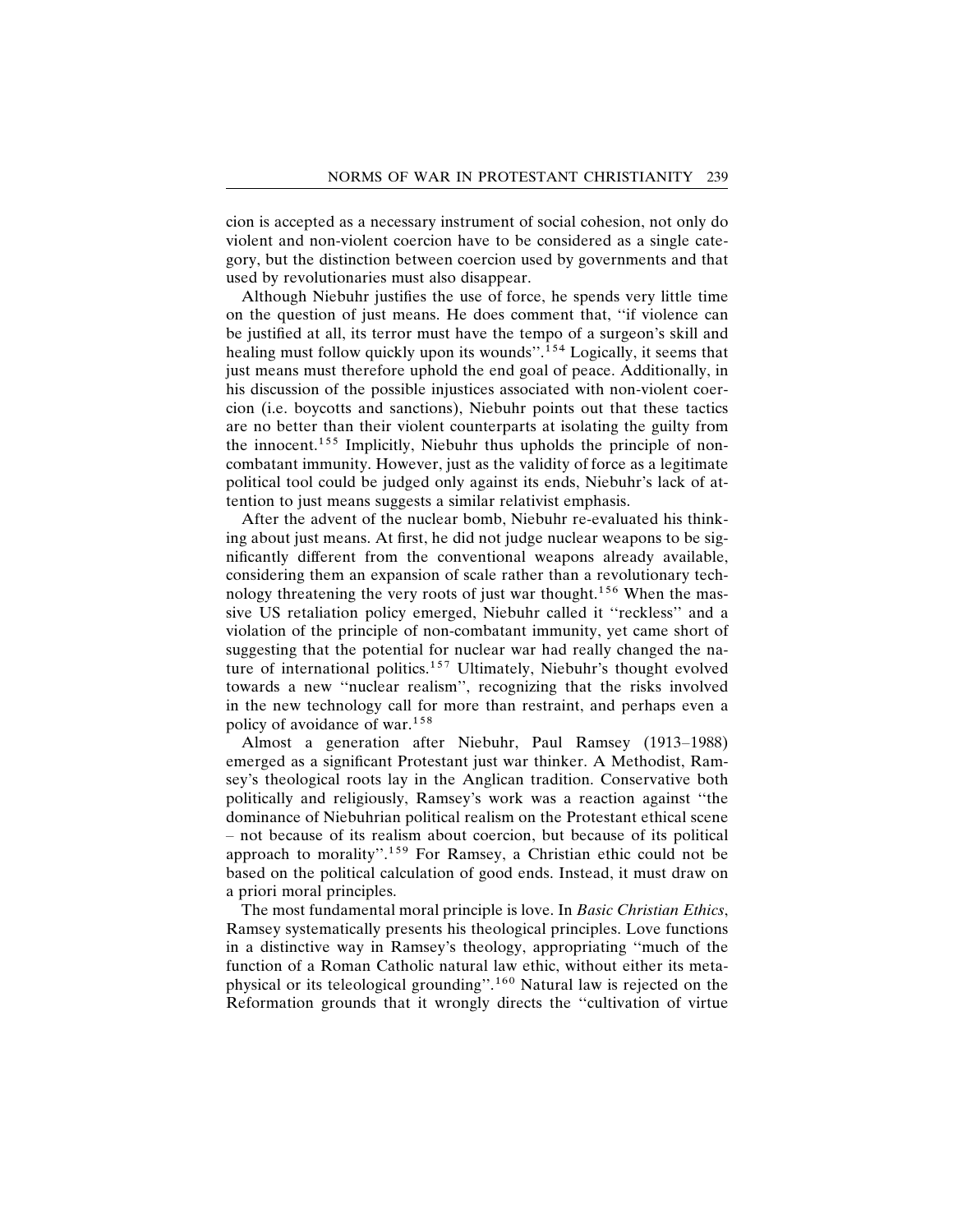toward human fulfilment, rather than to ... obedience to God's commands''.161 For Ramsey, as for Augustine, love justifies the recourse to war (as opposed to concerns for justice, as in Niebuhr).

Ramsey was most occupied with the question of just war at the height of the Cold War, in the 1950s and 1960s, penning both War and the Christian Conscience (1961) and The Just War (1968). The latter text revises and reworks many ideas from the first, and so represents Ramsey's most refined ideas.

Like Luther, Ramsey holds that Church and state operate in separate spheres. Religious communities should be concerned with political doctrine, but ''in politics the Church is only a theoretician'', clarifying and laying out the legitimate options for choice.162 Churches should not try to influence particular policy decisions, but should instead establish an ethical basis from which to evaluate them. In a sense, Churches can create political doctrine but not policy; they can say what may be done, but not what should or must be done.<sup>163</sup> Churches must submit to political authority, for political decision-making ''is an image of the majesty of God''.164

As for Luther and Calvin, Ramsey sees power as inherently involved in politics. Governments have the responsibility to uphold the national common good and, as far as they are able, the international common good.165 The common good is based on order, without which achieving other goods becomes impossible. Order is ''not a higher value in politics than justice, but neither is humanitarian justice a higher value than order''; instead, each is conditional upon the other.166 Thus, there is always a certain degree of tragedy in politics, as it tries to negotiate between these often competing goals.

Ramsey traces the origins of just war not to natural justice but to ''the interior of the ethics of Christian love''.167 Retelling the story of the Good Samaritan, Ramsey imagines what might have happened if the Samaritan had arrived while the robbers were still assaulting the man on the roadside. Should the Samaritan have just stood by, waiting for the altercation to end, before carrying the victim to the inn? Although Christ did teach that disciples should turn the other cheek, he did not counsel them to ''lift up the face of another oppressed man for him to be struck again on his other cheek ... Instead, it is the work of love and mercy to deliver as many as possible of God's children from tyranny.''168 If forced to choose between the perpetrator of injustice and his victims, one must prefer the latter – they are deserving of love and protection. Thus, military force is justified out of ''love for neighbours threatened by violence, by aggression or tyranny''.169

The issue of right intention is clearly present in Ramsey's work. He argues that ''it is never right to intend to do wrong that good may come of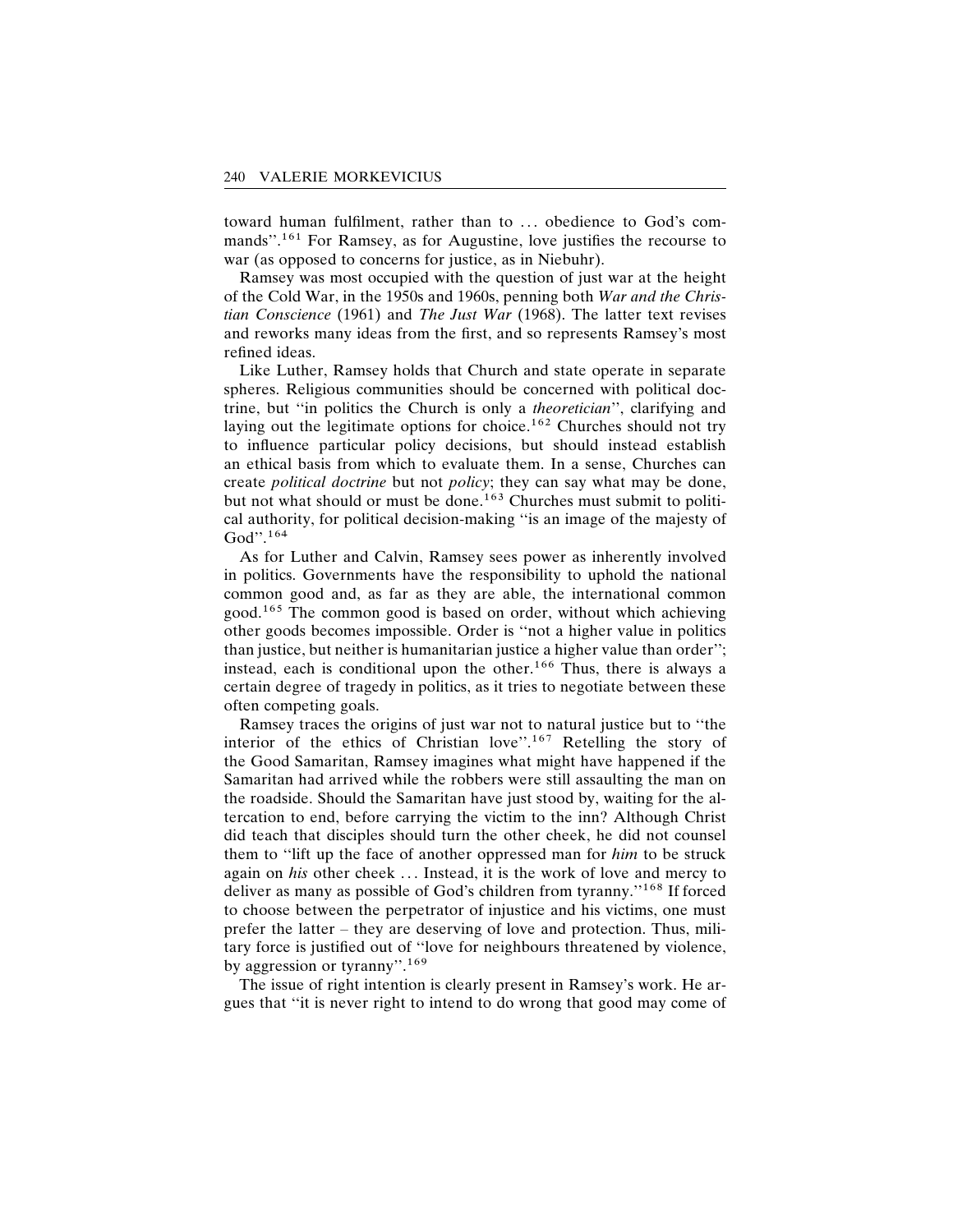it''.170 This is especially true in a nuclear world. At the height of the Cold War, with the very real threat of mutually assured destruction, Ramsey counselled that ''nuclear weapons have only added to this perennial truth a morally insignificant footnote: it can never do any good to intend or do wrong that good may come of it".<sup>171</sup> Whereas this interpretation led him in his earlier work to deny the justness of nuclear deterrence, in his later book he revises that position, arguing that deterrence does not really rest on the intent to murder.

Ramsey also upholds the traditional just means principles, especially non-combatant immunity. Although love for one's neighbour might justify the recourse to force, it could not justify a decision ''to intend and directly to do the death of the aggressor's children as a means of dissuading him from his evil deeds".<sup>172</sup> The same love that permits violence limits its scope. Nonetheless, this restriction does not mean that non-combatants "were to be roped off like ladies at a medieval tournament"; $1^{73}$ they are immune ''only from direct, intended attack''.174 Ramsey claims that the just war tradition ''never supposed that non-combatants were morally immune from indirect injury or death on however colossal a scale, if there is proportionate grave reason for doing this".<sup>175</sup> One must make a prudential decision among good, evil and lesser evil consequences. Nonetheless, acts of murder and acts of war are not synonymous: ''indiscriminate bombing or counter-people warfare stands indicted as intrinsically wrong."<sup>176</sup> Thus, counter-population nuclear targeting is unacceptable (because it directly and intentionally puts civilians in harm's way), but counter-force nuclear targeting may be acceptable, even if it causes large numbers of civilian casualties.<sup>177</sup>

Ramsey also addresses the issue of counter-insurgency warfare. Recognizing that the balance of nuclear terror had opened the world to a multiplication of small-scale conventional wars, Ramsey concentrates on the question of how a counter-insurgency war could be conducted justly. His discussion begins with a reminder that, in determining the justice of any war's conduct, the two most fundamental principles are those of discrimination and proportionality.<sup>178</sup> These principles apply equally to *both* sides in the conflict.

Unlike his predecessors, Ramsey does not discuss whether rebellion (or insurgency) itself is legitimate, assuming that sometimes insurgencies have justified causes. Nonetheless, Ramsey points out that insurgents often overstep the bounds of discrimination. An insurgency movement resorting to terror engages in ''an inherently immoral plan of war, no matter how many benefits are supposed to accrue from it".<sup>179</sup>

The problem for the army involved in counter-insurgency warfare is that it risks involving itself in terror as well, owing to the intermixing of civilians and insurgents. Ramsey argues that modern war, ''both at the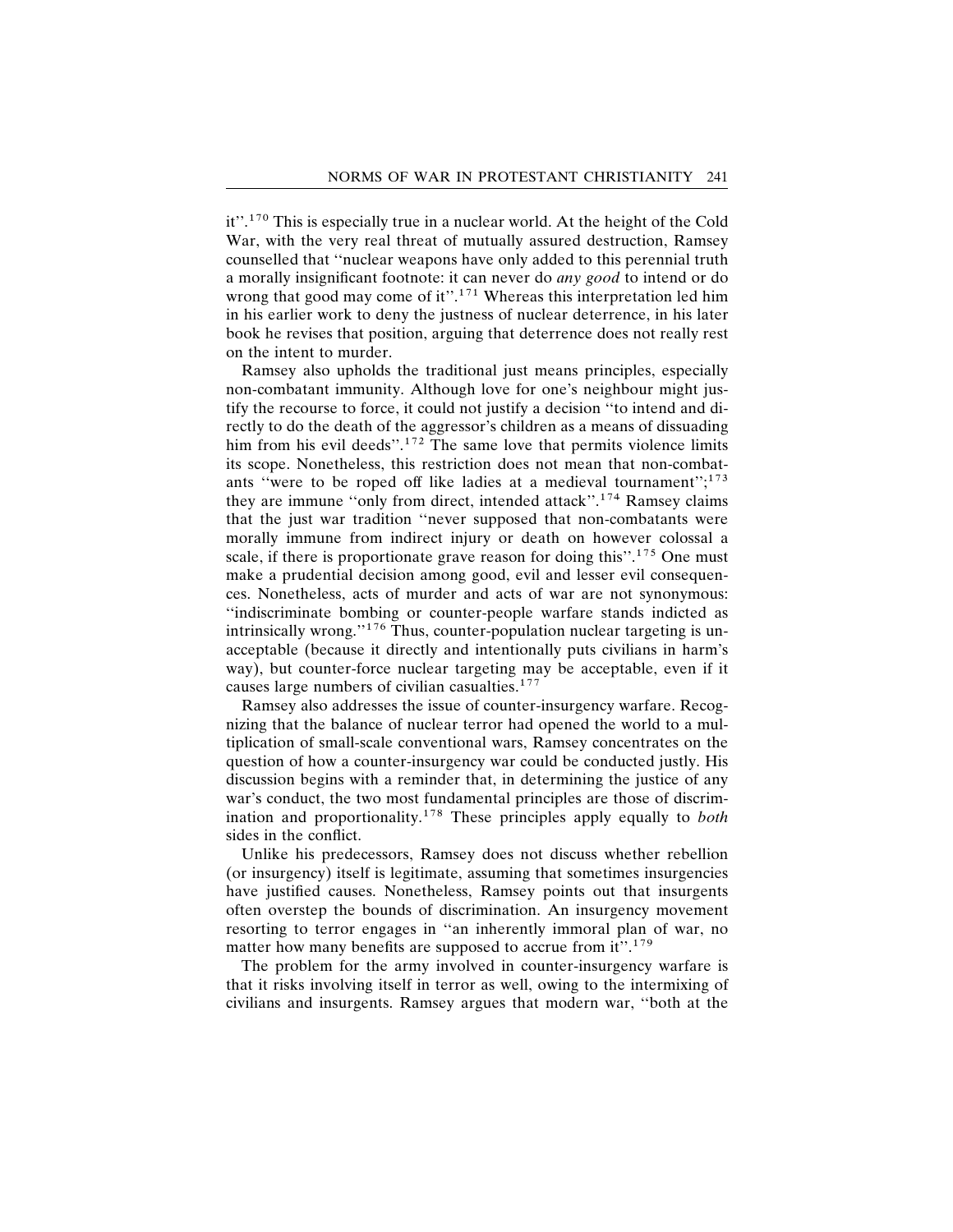highest nuclear level and at the sub-conventional level'', has become ''irremediably indiscriminate . . . by an entire rejection of the moral immunity of non-combatants from direct attack".<sup>180</sup>

Ramsey suggests that a clearer principle of discrimination is needed, more clearly defining the nature of a combatant. A combatant ''means anyone who is an actual bearer of the force one seeks to repress by resorting to arms", even if he or she does not wear a uniform.<sup>181</sup> Some surrendered soldiers fit this category, if it cannot be assured that they are completely disarmed, as do some apparent civilians, if they are evidently armed. Ultimately, Ramsey admits that it may be so difficult to sort out the combatants from the non-combatants that fighting a just war may become impossible. In that case, an alternative would be to combat the insurgency politically rather than militarily. Ultimately, ''even if a revolution happens to be wholly unjustifiable because it uses means no end can warrant and seeks ends for which no political means are apt and is on balance evil in its worldwide consequences'', that does not mean that it should be opposed militarily.<sup>182</sup> If a war is not winnable using just means, then justice may demand that it not be fought.

# Protestant pacifism

Pacifism has always played a role within Protestantism as a counterbalance to just war thought. For the first four centuries, pacifist movements were limited to the smaller sects: the Anabaptists in the sixteenth century, the Quakers in the seventeenth, and the Brethren in the eighteenth.<sup>183</sup> These denominations, unlike the dominant Protestant state churches, were suspicious of state power, encouraging their members to remain separate from the world. Basing their politics on the ''doctrine concerning the separation of the faithful from the world'' and a ''conception of the church as a suffering church'', most Anabaptists historically embraced "the practices of persecution and oppression".<sup>184</sup> Thus, they would fight to defend neither themselves nor their state, and some would even go so far as to refuse to serve the state in any capacity. The relationship between Anabaptist groups and the state Protestant (and Catholic) churches was a troubled one. Several theological differences separated the Anabaptists from the mainline churches, of which the just war issue was one of the most significant. By refusing to serve the state in wartime, Anabaptists came to be seen as not only theologically heretical but politically dangerous.

The twentieth-century Mennonite theologian John Howard Yoder is the most dominant voice to arise from one of these traditional Peace Churches. Yoder's influence reaches far beyond the scope of traditional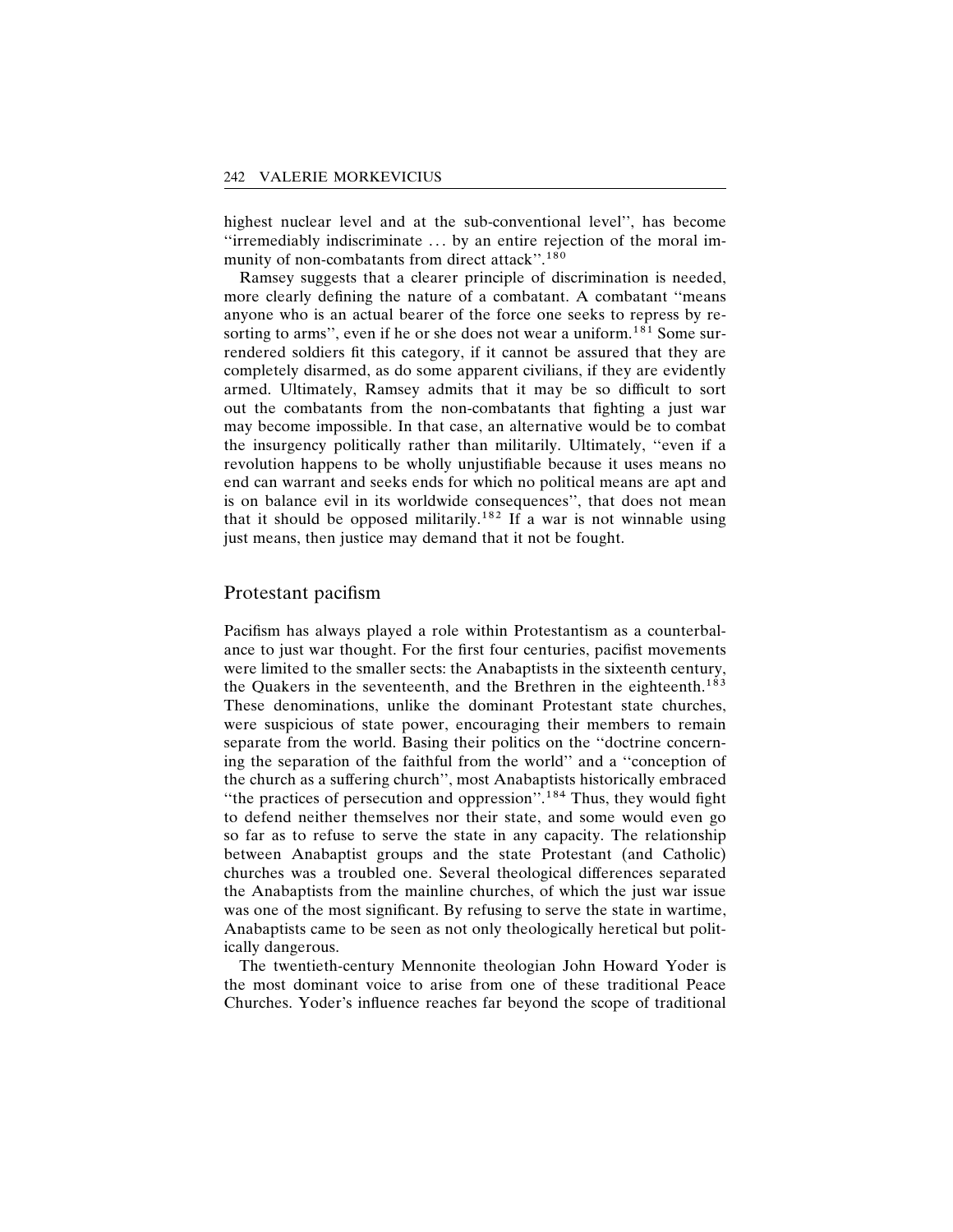Protestant pacifism, directly influencing theologian Stanley Hauerwas, who has become an outspoken advocate for pacifism from within mainstream Protestantism.

Yoder writes from outside the just war canon, yet his work encourages just war thinkers to take their own tradition more seriously.<sup>185</sup> His book When War Is Unjust directly engages both Catholic and Protestant just war thinkers, including critical responses from each of these traditions. Yoder argues that it is essential to engage those who uphold just war theories, because ''it is still the case that every time just-war proponents exercise effective discipline and limit the harm they do, fewer lives and other values will be destroyed than if they had not applied that restraint".<sup>186</sup>

Yoder criticizes just war theory for employing a sliding scale of ethics. Once the proposition is accepted that the commandment against killing can occasionally be violated, it becomes necessary to make more and more exceptions in order to maintain the viability of the system.<sup>187</sup> The rules must evolve as military technology and tactics develop; otherwise they lose their efficacy. Furthermore, the laws of war unsurprisingly favour the interests of their crafters. Thus, they reflect the power disparity between states in the world, reinforcing structural injustice. Lastly, Yoder points out that just war theory's validity depends on its ability to distinguish between wars, permitting some while condemning others. Yet just war theory only very rarely accomplishes the latter: politically it is too difficult, and theoretically it raises an uncomfortable possibility. If a war cannot be waged justly, then a strict reading of just war theory implies that it should not be fought at all. But if the cause were just enough to legitimize violence, how is it that possible?

Much of Stanley Hauerwas' (1940–) advocacy of pacifism also directly confronts just war theory on its own terms. Hauerwas' first forays into the just war/pacifism debate came in response to the 1983 pastoral letter from the National Conference of Catholic Bishops of the United States condemning nuclear weapons.188 In the pastoral letter, the bishops take on a near-pacifist (what Yoder would call a "nuclear pacifist") position, <sup>189</sup> arguing that, given the dangers inherent in nuclear weapons and the ever-present risk of escalation, warfare is less desirable now than ever. Yet they stop short of true pacifism, leaving open the possibility of Christian participation in war as a means of achieving earthly justice. Hauerwas also criticized the United Methodist Bishops' Pastoral (1985) on the question of nuclear war.

Hauerwas argues that the difficulty in maintaining a just war position is that tolerating war in certain circumstances gives war a moral status that then obscures our ability to judge it. To truly test the legitimacy of this status, an account of war must be made that would show ''that if war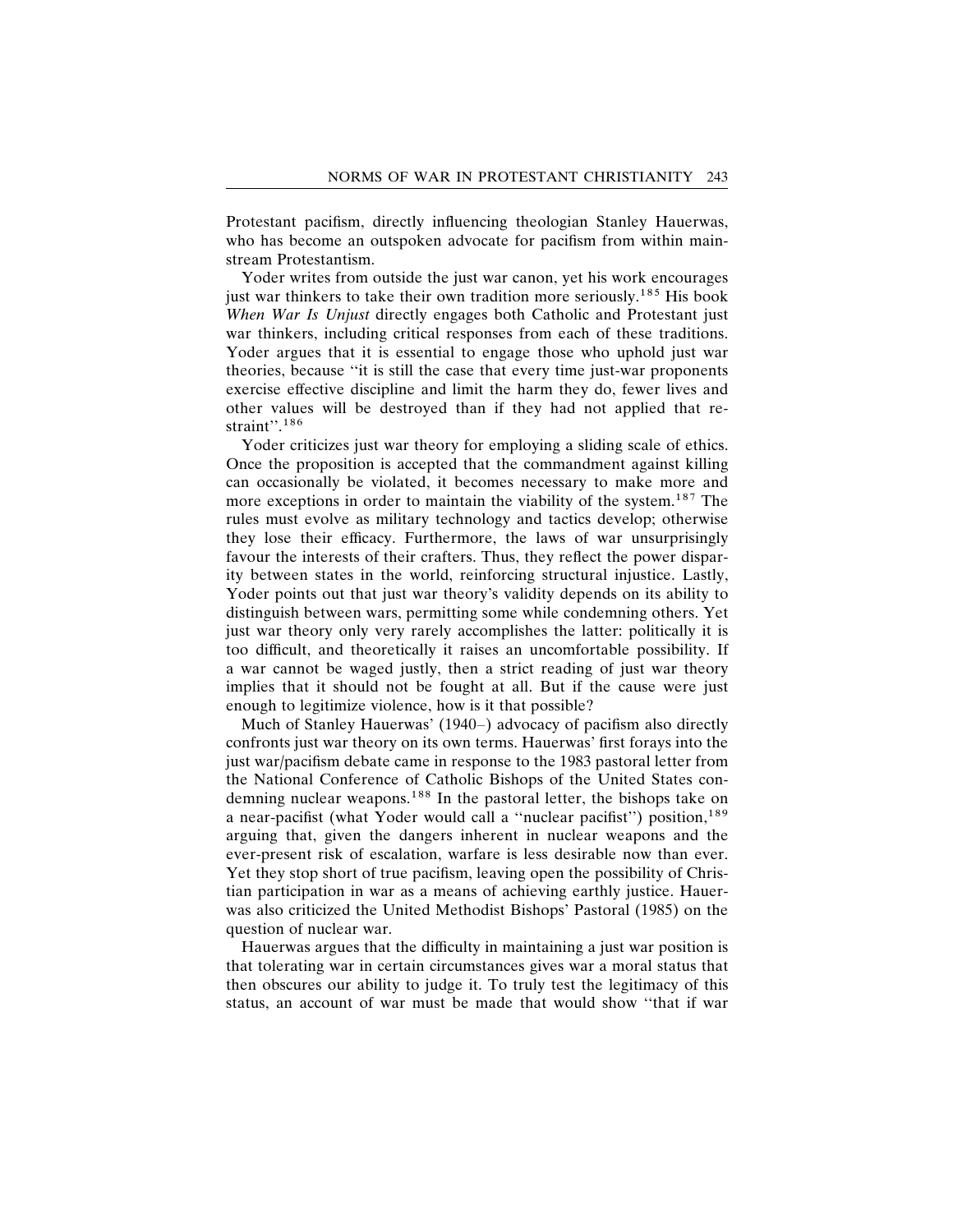were eliminated we would be morally the worse for it".<sup>190</sup> War is more than violence on a grand scale; it is an institution. This institution, clearly the product of human choices, is perceived as ''an external agent . . . an unsolicited yet unavoidable consequence of our shared activities".<sup>191</sup> Like any institution, war serves its creators' interests – in this case, states – enabling them ''to perpetuate their own particular shared goods, to preserve their histories and moralities''.<sup>192</sup> In other words, war protects not merely the existence of a people but, more importantly, ''their interpretation of their existence''.193

But the illogic of war as a positive good emerges out of the very attempt to demonstrate its positive side. How can just war be an exception to the general rule of non-violence, if war itself is an institution so determinative of our state system? Scepticism about the possibility of just war theory actually condemning a particular war leads Hauerwas to argue that ''just war theory is not just a theory of exceptions, but an attempt to limit the destructive potential of war once it is recognized as a moral necessity ... [I]t does not attempt to make war impossible, but rather to make the moral necessity of war serve human purposes."<sup>194</sup> Thus, war theory "is a theory of statecraft", seeking not peace but ''the maintenance of ordered justice through which the innocent are protected''.195

Hauerwas argues that just war theorists' focus on the political ''necessity'' of violence fails to recognize that Christ has already created the possibility of peace on earth. Their condemnation of war reflects not theology but rather military reality: the existence of nuclear weapons threatens to turn any conflict nuclear, so therefore churches must reject war itself, to prevent mankind's destruction. But Hauerwas wonders whether this really has ''anything to do with pacifism. If war is wrong, then nuclear war is clearly wrong, but no conclusions about how to keep war nonnuclear need to be drawn to reach that conclusion."<sup>196</sup>

Unlike Luther and Calvin, who conceived of two separate kingdoms, Hauerwas argues that the ''kingdom has been made present fully in Jesus Christ''.197 The heavenly kingdom exists here and now, interwoven with the earthly one. Consequently, "the Christian commitment to nonviolence is therefore not first of all an 'ethic' but a declaration of the reality of the new age".<sup>198</sup> Just war theory presumes a separation between these kingdoms; true pacifism denies it.

The use of war as a political tool is for Hauerwas a denial of God's power to act in shaping the course of human history. War is nothing but ''the desire to be rid of God, to claim for ourselves the power to determine our meaning and destiny''; thus, ''our desire to protect ourselves from our enemies, to eliminate our enemies in the name of protecting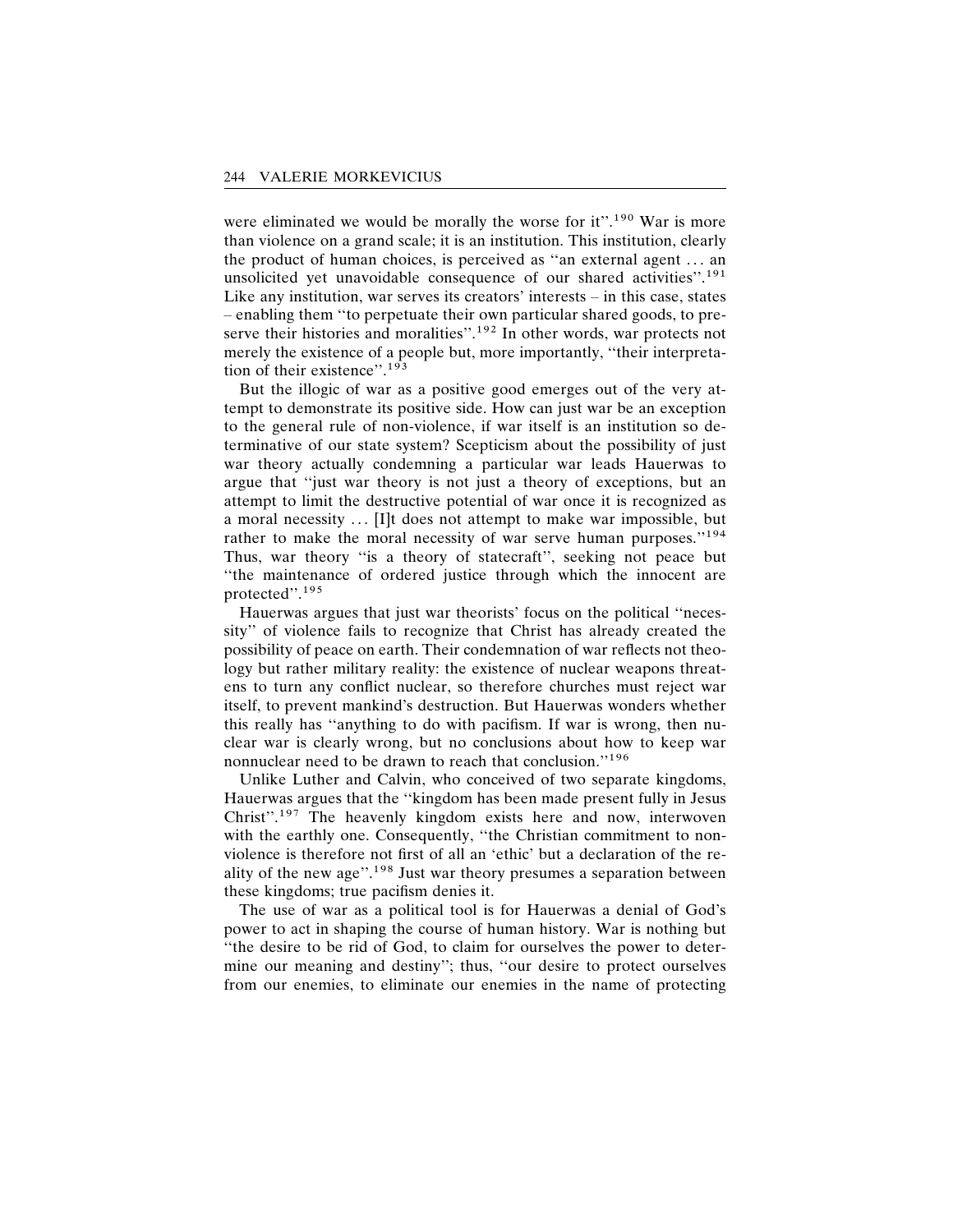the common history we share with our friends, is but the manifestation of our hatred of God''.199

However, giving up war as a tool should not be misconstrued as abdicating the responsibility to be active in the world. Pacifism is not easily "summed up as antiwarism or antiviolence".<sup>200</sup> Christians must be committed optimists, believing that war is not inevitable, and must make their message heard. This means changing the terms of the debate. The state is not an institution ordained by God to order human society; it is simply a fact of our existence in this time and place. Politics is not synonymous with power, but instead is an ongoing conversation.

Pacifism thus understood is about learning ''to deal with conflicts through truth rather than violence".<sup>201</sup> If just war is "an account of politics that is nonutopian in the interest of keeping the political within humane limits", pacifists must offer a more hopeful view of politics.<sup>202</sup> Rather than denying the political nature of our common life, ''nonviolence requires that we become political by forcing us to listen to the other rather than destroy them".<sup>203</sup> Most importantly, the Church must demonstrate its message of peace by being its message of peace. Its primary goal is not so much to ''make the world more peaceable or just'', as to manifest "the peaceable kingdom in the world".<sup>204</sup> Christians must be patient when faced with injustice, recognizing that they ''cannot seek 'results' that require [them] to employ unjust means''.205

Since the late twentieth century, some dominant Protestant denominations have also grown increasingly pacifistic in their views. The emergence of weapons of mass destruction has led some to declare that, in the modern world, a just war is no longer possible. These denominations, including the Federal Council of Churches, the United Church of Christ, and the United Methodists, have developed a ''just peace'' theory. This perspective begins with the assumption that war is unjust, rather than asking whether war could be justified or justly fought in certain circumstances. It also assumes that peace is possible, that war is not the obvious result of a fallen human nature. For this reason, this newly emerging tradition stresses cooperation and active peace-making, and applauds the efforts of the United Nations.

This theory claims that ''the revolution in the destructiveness of conventional weapons (to say nothing of nuclear, biological or poison gas weaponry) is so massive that one cannot fight without an unacceptable amount of loss of innocent life''.206 The United Methodist Church, for example, declared in the 1972 edition of its Book of Discipline that ''though coercion, violence and war are presently the ultimate sanctions in international relations, we reject them as incompatible with the gospel and spirit of Christ".<sup>207</sup> The Church's Social Principles declare its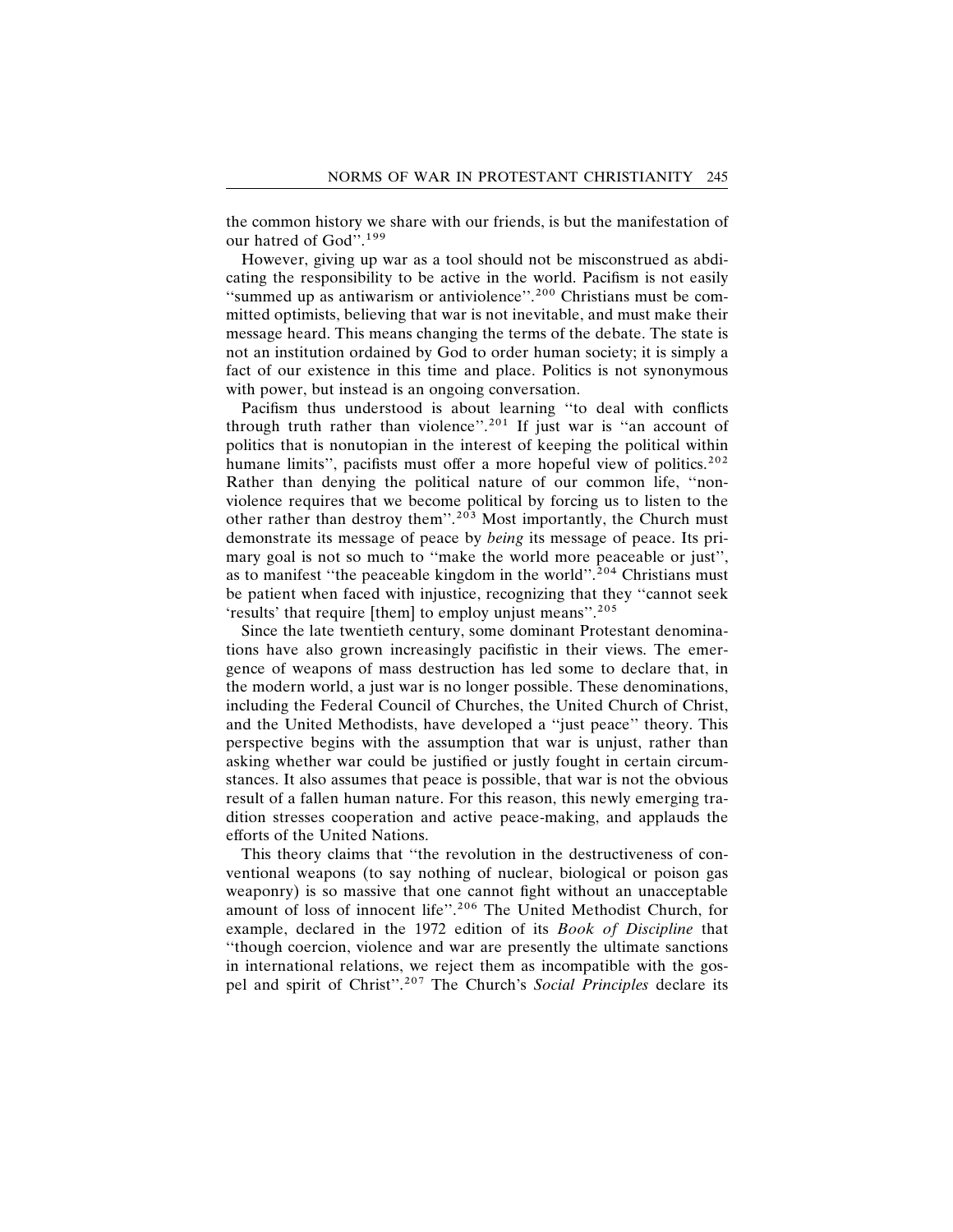rejection of war ''as an instrument of national foreign policy''.208 This position has been upheld in the subsequent editions.

## Protestant crusading

At the opposite extreme, the crusading concept would be reinstated, to some extent, by the Reformed churches, especially those with Calvinist tendencies.209 This choice reflects the denomination's early struggle for existence as a militant minority caught up in the wars of religion, as well as its theocratic conception of Church-led governance.<sup>210</sup> The earliest Protestant rhetoric of holy war dates to the Eighty Years War, not only on the Continent but within England as well.

Holy war differs from just war in three major ways.<sup>211</sup> First, in just war theory, the legitimate authority to declare war lies with the secular leader, acting on his own terms. By contrast, the authorization for a holy war comes from a religious authority, or from God himself, through a special revelation. Political leaders may be the recipients of such revelations, but they act under the explicit direction of a higher power, and not on their own terms. Secondly, holy wars not only use religious language rhetorically, but are fought for religious reasons, whereas just war theory denies the legitimacy of such causes. Lastly, just war theory holds open the possibility that there is some justice on both sides or, at the very least, the political and moral legitimacy of the other side's leaders are not irrevocably damaged by the mere fact of fighting for an unjust cause. Put simply, a good person could fight a bad war. Holy war, however, is understood as a struggle between good and evil, turning the other side into a "demonic and damned enemy committing sacrilege".<sup>212</sup> For this reason, it tends towards a self-righteousness that does not lend itself well to limiting the scale of the violence.

It is important to note, however, that Protestant crusading did not emerge explicitly as a third perspective on war, clearly separate from just war thought. Many theologians who use language reflective of a crusading or holy war position believe themselves to be speaking from within the just war tradition itself. Puritan theologians and ministers justifying England's Civil War, for example, did not abandon ''the formal framework of just war theory'', although they moved in the direction of holy war.<sup>213</sup> During World War I, most priests and ministers in Britain accepted that the ''traditional teaching of the 'just war' theory was undeniably valid'', despite using crusading language in sermons and pamphlets.214

The theological discussion of holy war and its justification re-emerges in the discourse each time there is a significant war. During the English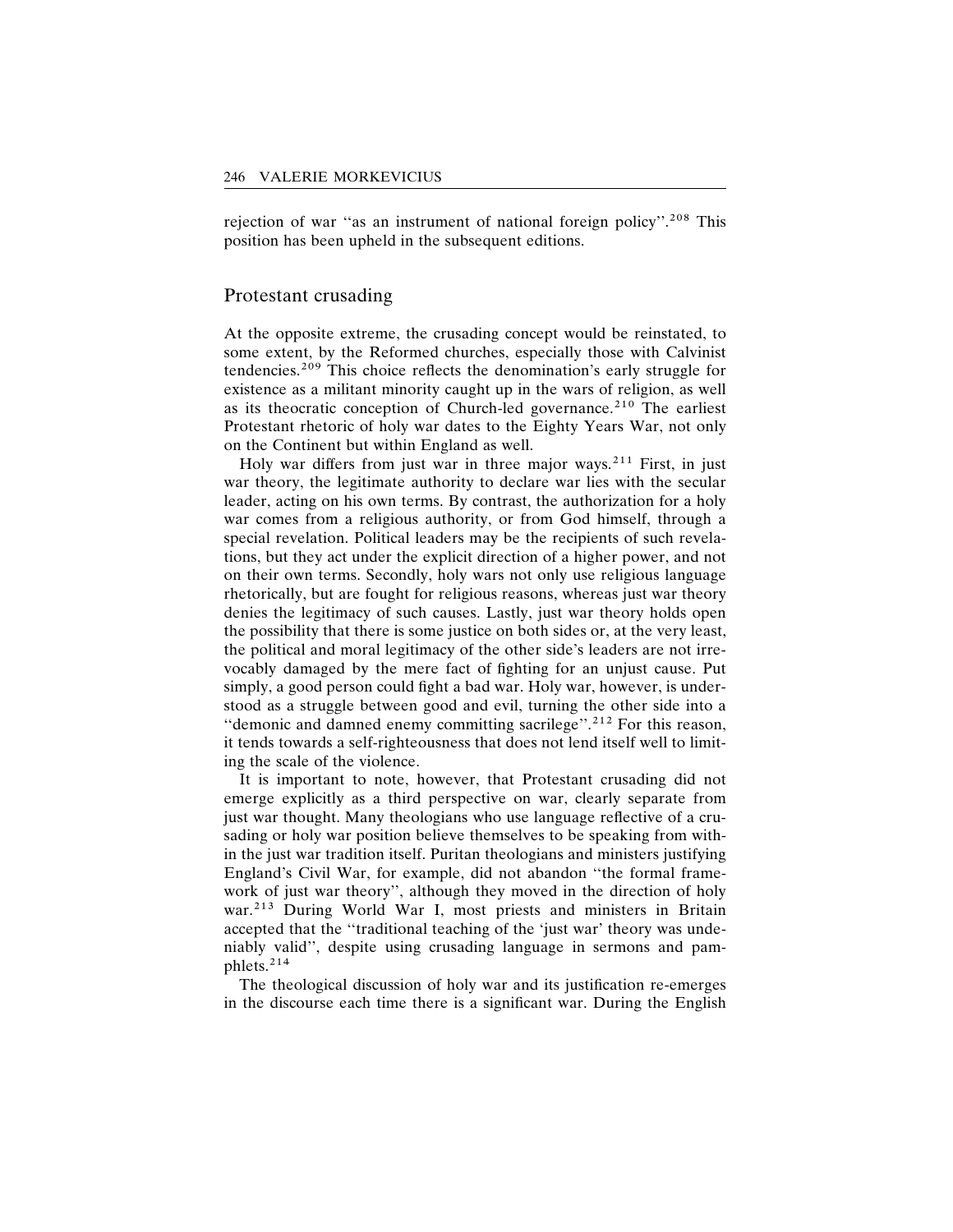Civil War, the Puritans claimed God as their commander in war, passionately invoking the Bible to urge fellow Christians to violence, evidencing "a mentality not foreign to the crusades".<sup>215</sup> The Puritans found justification for their stance in Calvin, and also in a popular theological perspective of the time that ''lessened the distance between old and new covenants, and, in fact, gave priority to the former in defining a normative pattern of Christian conduct in civil society".<sup>216</sup> Likewise, during the American Revolution, Congregationalist and Presbyterian ministers supported the colonists' cause with crusading language.<sup>217</sup> During World War I, some conservative Anglican priests argued that Germany should be showed little mercy, with the Bishop of London even calling for a "holy war".<sup>218</sup> In the United States, the language of Crusade re-emerged in the Protestant discourse during the Vietnam War and later during the first Gulf War in 1991.

Most recently, crusading language has appeared in the Evangelical Protestant discourse surrounding the war on terror and the Iraq War in the United States. This language has been used not only by certain fundamentalist and evangelical ministers, but also by key Republican Party leaders and even the President himself. (The President, having been raised Episcopalian, is a member of the United Methodist Church, neither of them an Evangelical denomination.) On the one hand, these politicians base much of their public justification for the recourse to war on just war theory, presumably to appeal to a broader range of voters. In his 2003 State of the Union address, President Bush asserted: ''If war is forced upon us, we will fight in a just cause and by just means,'' language that he repeated numerous times throughout the year.<sup>219</sup> At the same time, the President has consistently used language more reflective of a holy war perspective. In addition to using enemy images in his rhetoric (that is, portraying the other as explicitly evil), Bush also explicitly painted the conflict itself as a struggle between good and evil: ''Out of evil will come incredible good," he declared in October 2002.<sup>220</sup> A sympathetic chronicle of his years in the White House describes Bush as viewing the war on terror as a ''religious war'' between Christians and Muslims.<sup>221</sup>

# Conclusion

Within Protestantism, the proper role for violence is still a matter of active consideration. The dominant Protestant churches have historically accepted just war theory, but, with the development of nuclear weapons and other weapons of mass destruction, several of these churches have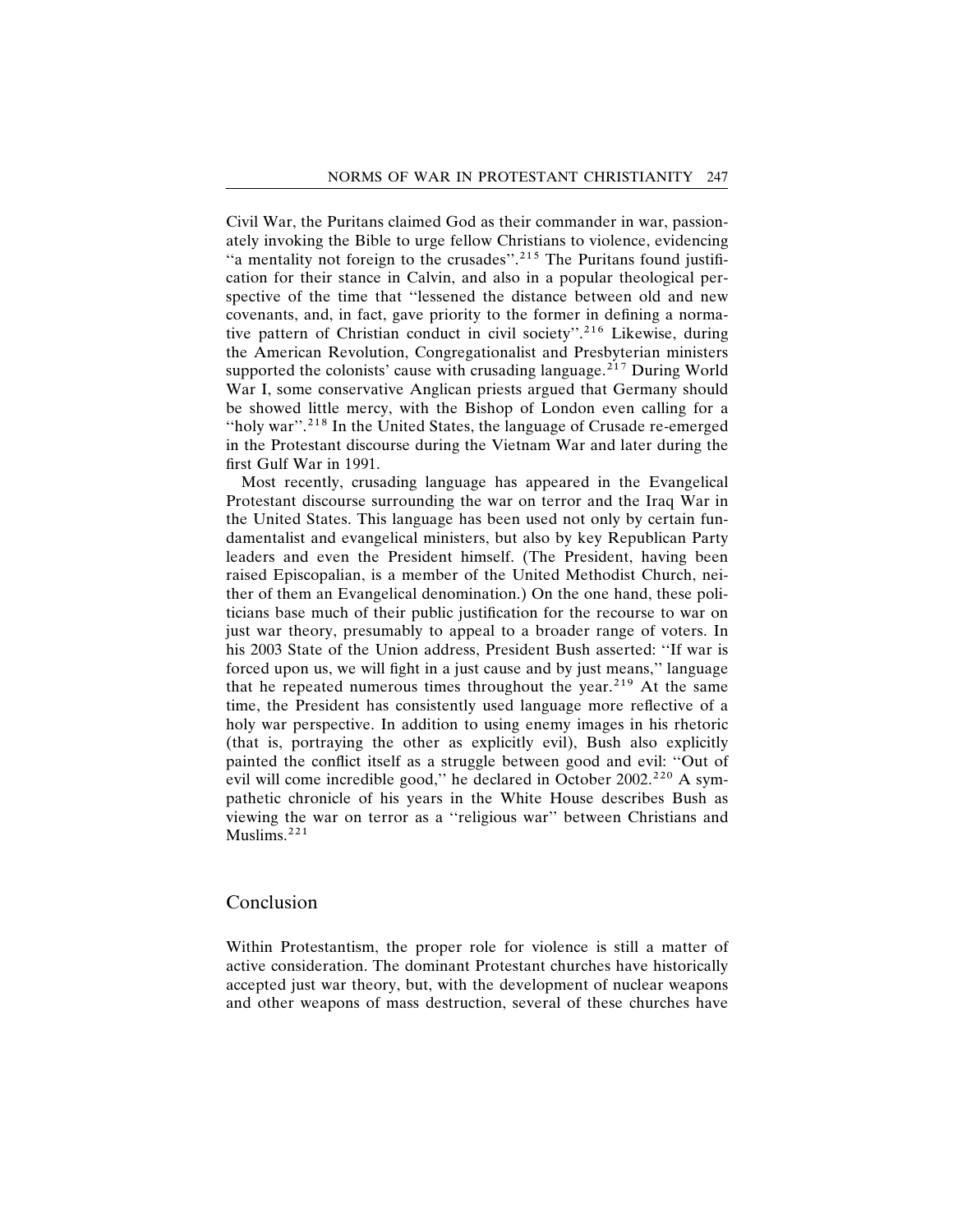begun to adopt positions that are nearly pacifist in nature. Their case is not that violence per se is unjust, but that modern weapons may make the just use of violence impossible. Nonetheless, none of these churches has officially forsaken the just war position, or cut it from its confessional statements.

Pacifism, once considered heretical by the dominant Protestant denominations, is the official position of only a few smaller denominations, and has remained vocal in its call for a radical transformation of politics. Its radical opposite, the crusading perspective, still exists, although not supported by the largest denominations. Nonetheless, the rhetoric of Crusade has reappeared in the Protestant tradition each time a major war looms, in the arguments made by theologians, ministers and politicians alike. Thus, Protestant just war theory remains at the crossroads between pacifism and Crusade, in a debate yet to be resolved.

#### Notes

- 1. Paul Ramsey, The Just War: Force and Political Responsibility. Lanham, MD: Rowman & Littlefield, 2002, p. xxi.
- 2. Jean Bethke Elshtain, ''Epilogue: Continuing Implications of the Just War Tradition'', in Jean Bethke Elshtain (ed.) Just War Theory. New York, NY: New York University Press, 1992. p. 323.
- 3. Lisa Sowle Cahill, Love Your Enemies: Discipleship, Pacifism, and Just War Theory. Minneapolis, MN: Augsburg Fortress, 1994, p. 101.
- 4. Martin Luther, ''Whether Soldiers, Too, Can be Saved'', trans. Charles M. Jacobs, in J. M. Porter (ed.) Luther: Selected Political Writings. Philadelphia, PA: Fortress Press, 1974, p. 103.
- 5. James Turner Johnson, ''Aquinas and Luther on War and Peace: Sovereign Authority and the Use of Armed Force'', Journal of Religious Ethics, 31(1), 2003: 16.
- 6. Martin Luther, ''Admonition to Peace: A Reply to the Twelve Articles of the Peasants in Swabia'', trans. Charles M. Jacobs, in Porter (ed.) Luther: Selected Political Writings, p. 72.
- 7. Ibid., p. 74.
- 8. Ibid., p. 78.
- 9. Luther, ''Whether Soldiers, Too, Can be Saved'', p. 109.
- 10. Martin Luther, ''Against the Robbing and Murdering Hordes of Peasants'', trans. Charles M. Jacobs, in Porter (ed.) Luther: Selected Political Writings, p. 86.
- 11. Martin Luther, ''An Open Letter on the Harsh Book Against the Peasants'', trans. Charles M. Jacobs, in Porter (ed.) Luther: Selected Political Writings, p. 97.
- 12. Martin Luther, ''Dr. Martin Luther's Warning to His Dear German People'', trans. Martin H. Bertram, in Porter (ed.) Luther: Selected Political Writings, pp. 136, 139.
- 13. Ibid., p. 87. See also, ''An Open Letter on the Harsh Book Against the Peasants'', pp. 97–98: ''even if I served a Turk and saw my lord in danger, I would forget my spiritual office and stab and hew as long as my heart beat. If I were slain in so doing, I should go straight to heaven.''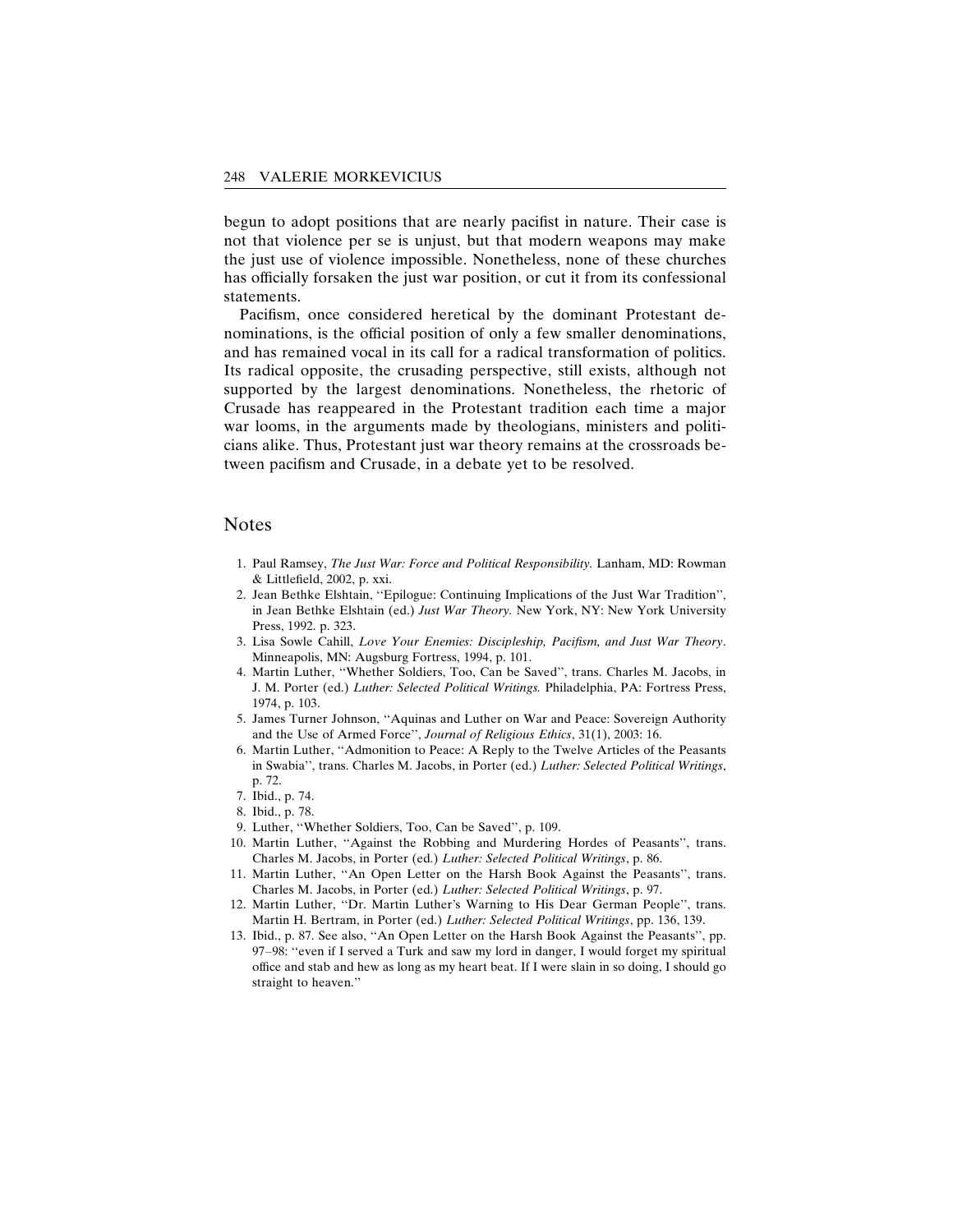- 14. Luther, ''Whether Soldiers, Too, Can be Saved'', p. 109.
- 15. Luther, ''Against the Robbing and Murdering Hoards of Peasants'', p. 87.
- 16. Martin Marty, ''Can Soldiers Be Saved?'', Christian Century, 120(12), 14 June 2003, p. 47.
- 17. Martin Luther, "On War Against the Turk", trans. Charles M. Jacobs, in Porter (ed.) Luther: Selected Political Writings, p. 123.
- 18. Ibid., p. 129.
- 19. Cahill, Love Your Enemies, p. 108.
- 20. Martin Luther, ''Temporal Authority: To What Extent It Should Be Obeyed'', trans. J. J. Schindel, in Porter (ed.) Luther: Selected Political Writings, p. 54.
- 21. Ibid., p. 56.
- 22. Ibid., p. 57.
- 23. Luther, ''An Open Letter on the Harsh Book Against the Peasants'', pp. 92–93.
- 24. Ibid., p. 93.
- 25. Luther, ''Temporal Authority'', p. 59.
- 26. Luther, ''Whether Soldiers, Too, Can be Saved'', pp. 101–102.
- 27. Luther, ''Temporal Authority'', p. 52.
- 28. Ibid., p. 57.
- 29. Luther, ''Whether Soldiers, Too, Can be Saved'', p. 102.
- 30. Ibid.
- 31. Ibid., pp. 113–114.
- 32. Luther, ''Temporal Authority'', p. 65.
- 33. Ibid. See also, Martin Luther, ''Lectures on Deuteronomy'', in Jaroslav Pelikan (ed.) Luther's Works, Volume 9. St Louis, MO: Concordia Publishing House, 1960, p. 203. In regard to Deuteronomy 20, Luther points out that God commanded the Jews to ''first offer peace to their enemies'', a practice he claims was also observed by some Gentiles, citing Virgil.
- 34. Luther, ''Whether Soldiers, Too, Can be Saved'', p. 114.
- 35. Luther, ''Temporal Authority'', p. 66.
- 36. Luther, ''An Open Letter on the Harsh Book Against the Peasants'', p. 94.
- 37. Luther, ''Lectures on Deuteronomy'', p. 204. See also Luther, ''Temporal Authority'', p. 66: ''one must beware of sin, and not violate wives and virgins.''
- 38. Luther, ''Whether Soldiers, Too, Can be Saved'', p. 116.
- 39. Ibid., p. 117.
- 40. Augsburg Confession, Article XVI, "Civil Government", in Augsburg Confession  $A$ Confession of Faith Presented in Augsburg by Certain Princes and Cities to His Imperial *Majesty Charles V in the Year 1530*, trans. Theodore G. Tappert. Minneapolis,  $MN$ : Fortress Press, 1980, p. 16.
- 41. Harold J. Grimm, The Reformation Era: 1500–1650. New York: Macmillan, 1967, p. 312.
- 42. Cahill, Love Your Enemies, pp. 109–110.
- 43. Derek S. Jeffreys, '' 'It's a Miracle of God That There Is Any Common Weal Among Us': Unfaithfulness and Disorder in John Calvin's Political Thought'', Review of Politics, 62(1), 2000: 107.
- 44. John Calvin, *Institutes of the Christian Religion* [1535], ed. John T. McNeill, Library of Christian Classics, vol. 21. Philadelphia, PA: Westminster Press, 1960, 4.20.16.
- 45. Ibid., 4.20.4, p. 1490.
- 46. Ibid., 4.20.9, p. 1496.
- 47. Paul Mundey, "John Calvin and Anabaptists on War", Brethren Life and Thought, 23, 1978: 244.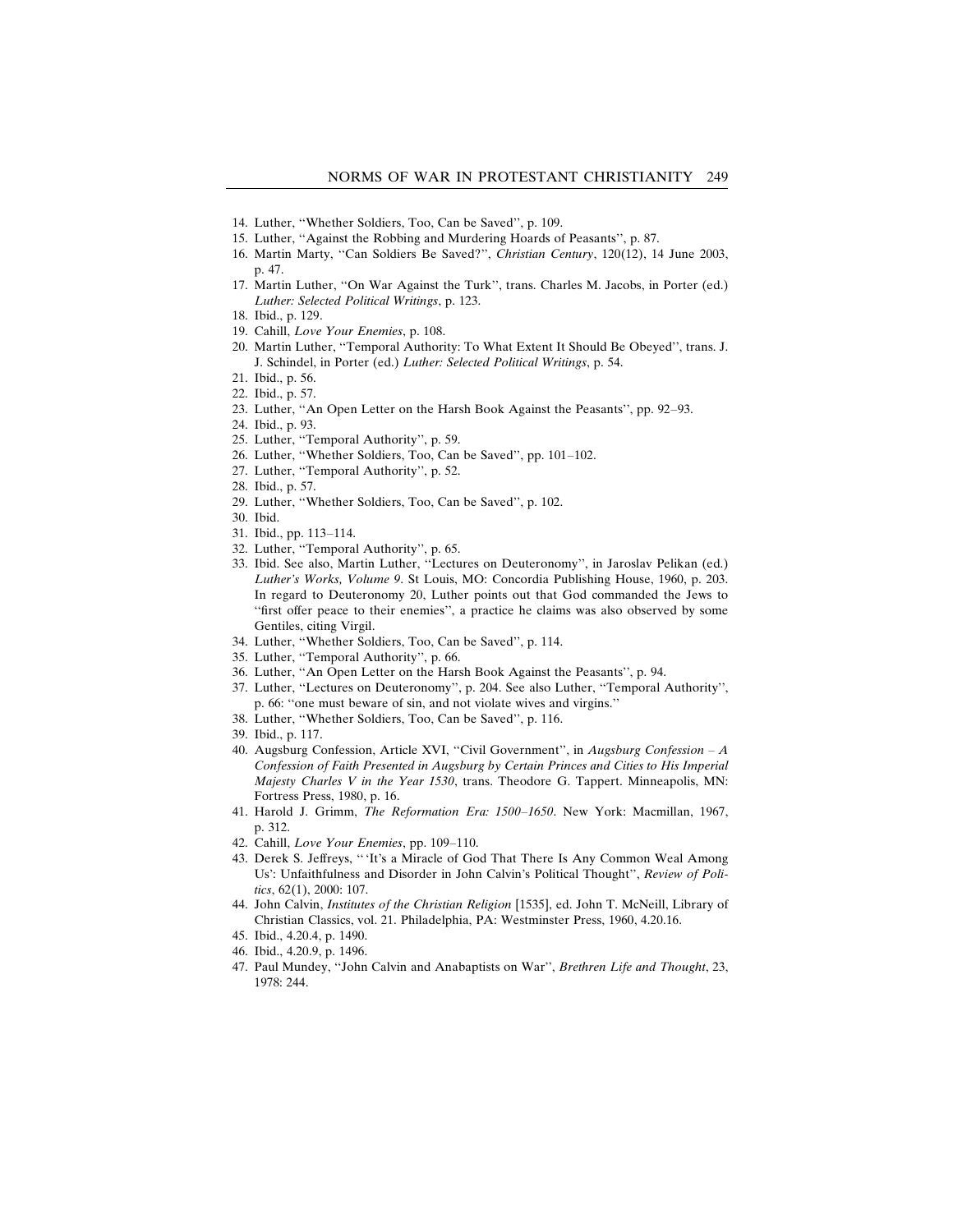- 48. Calvin, Institutes, 4.20.9, p. 1496.
- 49. Ibid., 4.20.10, p. 1497.
- 50. Ibid., 4.20.11, p. 1499.
- 51. Ibid., 4.20.12, p. 1501.
- 52. Ibid., 4.20.12, p. 1500.
- 53. Ibid., 4.20.11, p. 1499.
- 54. Ibid., 4.20.11, p. 1499.
- 55. Ibid., 4.20.11, p. 1500.
- 56. Ibid., 4.20.12, p. 1500.
- 57. Ibid., 4.20.29, p. 1516.
- 58. Ibid., 4.20.31, p. 1518.
- 59. Jeffreys, '' 'It's a Miracle of God That There Is Any Common Weal Among Us' '', p. 114.
- 60. Calvin, Institutes, 4.20.30. Here, Calvin uses Old Testament sources to show that ''God raises up manifest avengers from among his own servants, and gives them his command to punish accursed tyranny''. Uprising can thus be justified (only) in the case of a direct command from God.
- 61. Ibid., 4.20.12, p. 1500.
- 62. Ibid., 4.20.12, p. 1500.
- 63. Ibid., 4.20.32, p. 1520.
- 64. Article 23, ''Of the Civil Magistrate'', 6.128(2), Constitution of the Presbyterian Church [USA], Part I: Book of Confessions. Louisville, KY: The Office of The General Assembly, Presbyterian Church, USA, 1999, p. 147.
- 65. See  $\langle$ http://anglicansonline.org/basics/thirty-nine\_articles.html $\rangle$  (accessed 4 November 2008).
- 66. Benedict Kingsbury, ''Confronting Difference: The Puzzling Durability of Gentili's Combination of Pragmatic Pluralism and Normative Judgment'', American Journal of International Law, 92(4), 1998: 717.
- 67. Hugo Grotius, On the Law of War and Peace [1625]. Kessinger Publishing, 2004, I.1.
- 68. Ibid., I.2.
- 69. Ibid., I.2.
- 70. Ibid., I.3.
- 71. Ibid., III.3.
- 72. Ibid., II.22.
- 
- 73. Ibid., II.22.
- 74. Ibid., II.22.
- 75. Ibid., II.25.
- 76. Ibid., III.1.
- 77. Ibid., III.1.
- 78. Ibid., III.11.
- 79. Ibid., III.11.
- 80. Ibid., III.11.
- 81. Ibid., III.11.
- 82. Ibid., III.15.
- 83. Ibid., III.12.
- 84. Ibid., III.12.
- 85. Samuel Pufendorf, On the Duty of Man and Citizen [1673], trans. Michael Silverthorne, ed. James Tully. Cambridge: Cambridge University Press, 2000, 16.1, p. 168.
- 86. Ibid., 16.1, p. 168.
- 87. Ibid., 16.11, p. 170.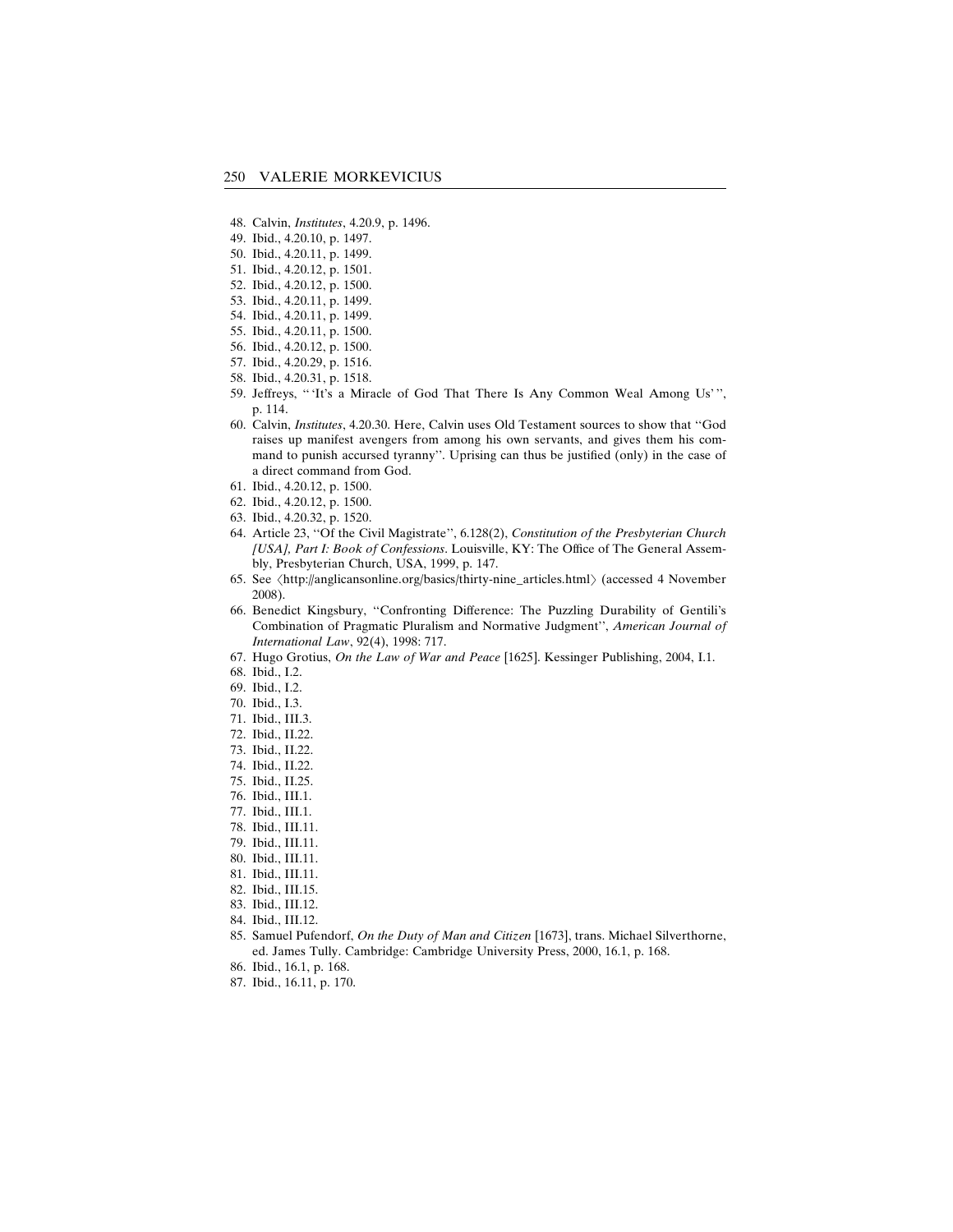- 88. Ibid., 16.2, p. 168.
- 89. Ibid., 16.3, p. 168.
- 90. Ibid., 16.4, p. 168.
- 91. Ibid., 16.4, p. 169.
- 92. Ibid., 16.6, p. 169.
- 93. Ibid., 16.6, p. 169.
- 94. Ibid., 16.13, p. 171.
- 95. ''Witness to an Ancient Truth'', Time Magazine, 20 April 1962. See also Karl Barth, How I Changed My Mind. Richmond, VA: John Knox Press, 1966, p. 53.
- 96. Daniel Cornu, Karl Barth et la Politique. Geneva: Éditions Labor et Fides, 1967, p. 167. See also ''Witness to an Ancient Truth''. Barth ''[regarded] anticommunism as a matter of principle an evil even greater than communism itself'', finding such a knee-jerk reaction to be not only totalitarian but also naïve about the failings of Western capitalism (see Barth, How I Changed My Mind, pp. 57, 63).
- 97. Karl Barth, Church Dogmatics, vol. III, ed. G. W. Bromiley and T. F. Torrance. Edinburgh: T&T Clark, 1961, p. 305.
- 98. Ibid., p. 429.
- 99. Ibid., p. 430.
- 100. Ibid., p. 430.
- 101. Ibid., p. 434.
- 102. Ibid., p. 435.
- 103. Ibid., p. 462.
- 104. Ibid., p. 461.
- 105. Ibid., p. 461.
- 106. Ibid., p. 461.
- 107. Ibid., p. 455.
- 108. Ibid., p. 456.
- 109. Ibid., p. 460.
- 110. Ibid., p. 466.
- 111. Ibid., p. 467.
- 112. Ibid., p. 467.
- 113. ''To Be or Not to Be'', Time Magazine, 16 March 1959.
- 114. Paul Tillich, Writings in Social Philosophy and Ethics, vol. 3, ed. Erdmann Sturm. Berlin: De Gruyter – Evangelisches Verlagsweg, 1988, p. 434.
- 115. Ibid., p. 441.
- 116. Paul Tillich, Systemic Theology: Three Volumes in One. Chicago: University of Chicago Press, 1967, p. 216.
- 117. Ibid., p. 216.
- 118. Ibid., p. 216.
- 119. Paul Tillich, ''The Problem of Power'', in The Interpretation of History, 1936; available at  $\langle$ http://www.religion-online.org/showchapter.asp?title=377&C=49 $\rangle$  (accessed 15 October 2008).
- 120. Ibid.
- 121. Tillich, Systemic Theology, p. 387.
- 122. Paul Tillich, "Seven Theses Concerning the Nuclear Dilemma", in The Spiritual Situation in Our Technical Society. Macon, GA: Mercer University Press, 1988, p. 197; cited in Matthew Lon Weaver, ''Religious Internationalism: The Ethics of War and Peace in the Thought of Paul Tillich'', dissertation, School of Arts and Sciences, University of Pittsburgh, 2006, p. 265.
- 123. Tillich, Systemic Theology, p. 387.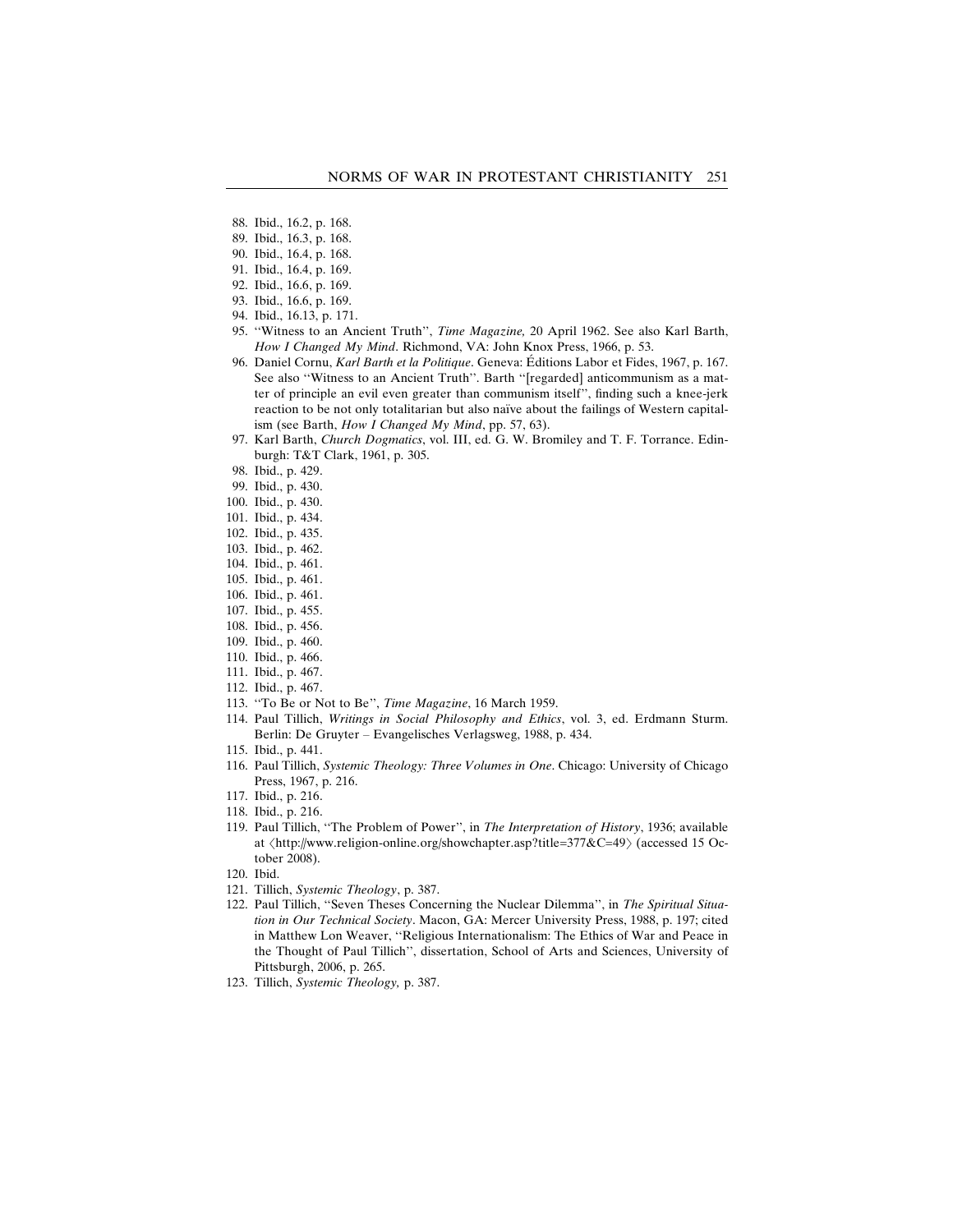- 124. Ibid., p. 387.
- 125. Paul Tillich, On the Boundary. New York: Charles Scribner's Sons, 1966, p. 95.
- 126. Tillich, Systemic Theology, pp. 387–388.
- 127. Paul Tillich, "The Nuclear Dilemma a Discussion", Christianity and Crisis, 13 November 1961, p. 204; cited in Robert W. Tucker, ''Morality and Deterrence'', Ethics, 95(3), 1985: 469.
- 128. Tillich, ''Seven Theses Concerning the Nuclear Dilemma'', p. 265.
- 129. Tillich, Systemic Theology, p. 388.
- 130. Cahill, Love Your Enemies, p. 192.
- 131. Ibid., p. 189.
- 132. Reinhold Niebuhr, Moral Man and Immoral Society: A Study in Ethics and Politics. Louisville, KY: Westminster John Knox Press, [1932] 2001, p. 2.
- 133. Ibid., p. 3.
- 134. Ibid., p. 3.
- 135. Ibid., p. 16.
- 136. Ibid., p. 20.
- 137. Ibid., p. 22.
- 138. Michael G. Thompson, ''An Exception to Exceptionalism: A Reflection on Reinhold Niebuhr's Vision of 'Prophetic' Christianity and the Problem of Religion and U.S. Foreign Policy'', American Quarterly, 59(3), 2007: 842.
- 139. Niebuhr, Moral Man and Immoral Society, p. 235.
- 140. Ibid., p. 235.
- 141. Ibid., p. 170.
- 142. Ibid., p. 170.
- 143. Ibid., p. 172.
- 144. Ibid., p. 173.
- 145. Ibid., p. 171.
- 146. Ibid., p. 171.
- 147. Ibid., p. 110.
- 148. Ibid., p. 110.
- 149. Ibid., p. 110.
- 150. Ibid., p. 110.
- 151. Ibid., p. 111.
- 
- 152. Ibid., p. 234.
- 153. Ibid., p. 179.
- 154. Ibid., p. 220.
- 155. Ibid., p. 241.
- 156. Campbell Craig, ''The New Meaning of Modern War in the Thought of Reinhold Niebuhr'', Journal of the History of Ideas, 53(4), 1992: 689.
- 157. Ibid., p. 692.
- 158. Ibid., p. 694.
- 159. Cahill, Love Your Enemies, p. 198.
- 160. Ibid., p. 200.
- 161. Ibid., p. 200.
- 162. Ibid., p. 19.
- 163. Ibid., p. 20.
- 164. Ibid., p. 19.
- 
- 165. Ramsey, The Just War, p. 9.
- 166. Ibid., p. 11.
- 167. Ibid., p. 142.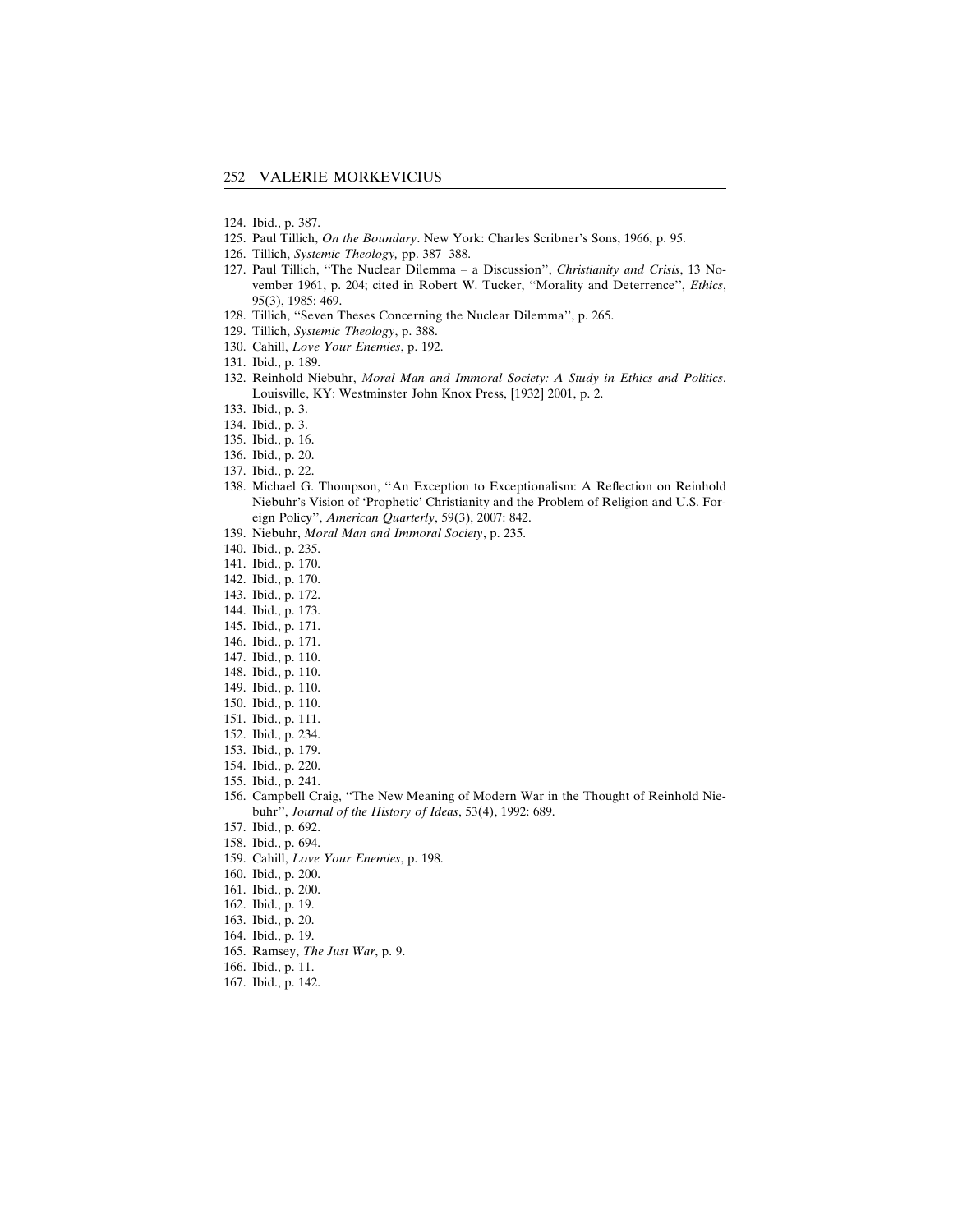- 169. Ibid., p. 144. 170. Ibid., p. 147.
- 
- 171. Ibid., p. 147. 172. Ibid., p. 145.
- 173. Ibid., p. 145.
- 174. Ibid., p. 146.
- 175. Ibid., p. 153.
- 176. Ibid., p. 154.
- 177. Ibid., p. 156.
- 178. Ibid., p. 428.
- 179. Ibid., p. 433.
- 180. Ibid., p. 433.
- 181. Ibid., p. 435.
- 182. Ibid., p. 459.
- 183. Roland H. Bainton, Christian Attitudes toward War and Peace: A Historical Survey and Critical Re-evaluation. New York: Abingdon Press, 1960, p. 136.
- 184. Grimm, The Reformation Era, p. 267.
- 185. Charles P. Lutz, ''Foreword to the First Edition'', in John H. Yoder, When War Is Unjust: Being Honest about Just War Thinking. Maryknoll, NY: Orbis Books, 1996, p. xi.
- 186. Yoder, When War Is Unjust, p. 5.
- 187. Ibid., p. 50.
- 188. National Conference of Catholic Bishops, The Challenge of Peace: God's Promise and Our Response. Washington, DC: United States Conference of Catholic Bishops Inc., 3 May 1983.
- 189. John Howard Yoder, ''How Many Ways Are There to Think Morally about War?'', Journal of Law and Religion, 11(1), 1994–1995: 102. Neither Yoder nor Hauerwas recognizes ''nuclear pacifism'' as a truly pacifist position, instead classifying it as a variant of just war thought.
- 190. Stanley Hauerwas, ''Should War Be Eliminated? A Thought Experiment'', in John Berkman and Michael Cartwright (eds) The Hauerwas Reader. Durham, NC: Duke University Press, 2003, p. 395.
- 191. Ibid., p. 407.
- 192. Ibid., p. 409.
- 193. Ibid., p. 412.
- 194. Ibid., p. 417.
- 195. Stanley Hauerwas, ''On Being a Church Capable of Addressing a World at War: A Pacifist Response to the United Methodist Bishops' Pastoral In Defense of Creation'', in Berkman and Cartwright (eds) The Hauerwas Reader, p. 444.
- 196. Ibid., p. 433.
- 197. Hauerwas, ''Should War be Eliminated?'', p. 419.
- 198. Ibid., p. 420.
- 199. Ibid., p. 421.
- 200. Hauerwas, ''On Being a Church Capable of Addressing a World at War'', p. 442.
- 201. Ibid., p. 440.
- 202. Ibid., pp. 446–447.
- 203. Ibid., p. 454.
- 204. Stanley Hauerwas, ''The Servant Community: Christian Social Ethics'', in Berkman and Cartwright (eds), The Hauerwas Reader, p. 374.

<sup>168.</sup> Ibid., p. 143.